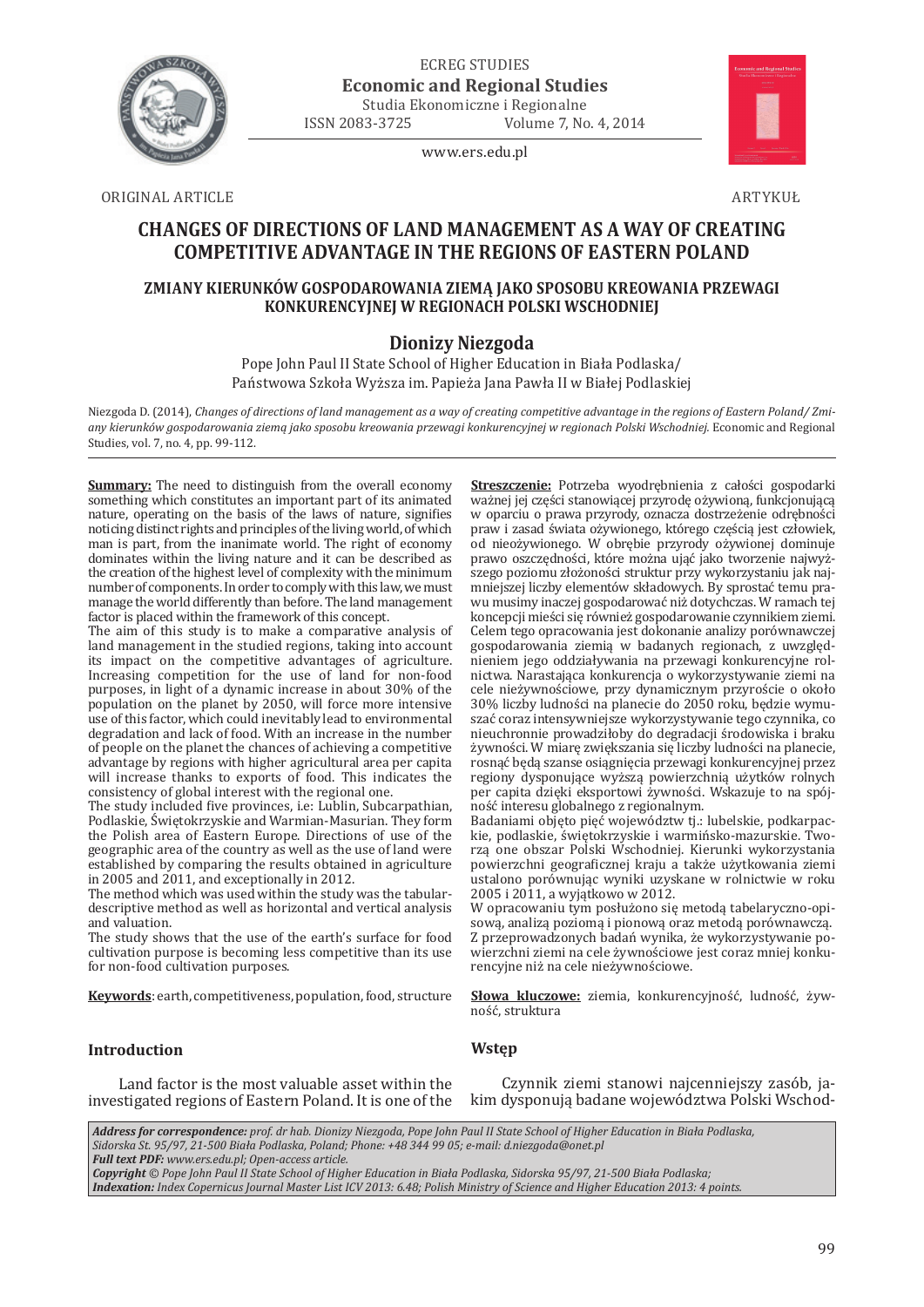basic factors of production, which, along with human labour and capital is required to transform them within their production process into products which meet the needs of people either directly or indirectly.

The Earth, by allowing for the crop production, ensures the existence of humans and animals. Therefore, the management of this factor in the country, the regions, as well as in farms and businesses should be very economical. Aside from the production sphere, the earth is also the subject of consumption, being used "(...) as a place for housing for the creation of infrastructure, recreation and other similar purposes." (Heijman i in., 1997, p. 406). This problem is very complex because "(...) the effects of agricultural activities are often of the character of public goods." (Wilkin, 2010, p. 54). Therefore, the land factor should be subordinated first of all to satisfy the food related needs of the population. The size of the agricultural area per capita should ensure food self-sufficiency in an open economy conditions. This is due to the specific characteristics of land in relation to other factors of production.1

The economic importance of the earth increased when people became aware of its rarity in the course of an increasing number of inhabitants of the planet. Therefore, the choices made regarding the allocation of this factor should ensure sustainability of the biosphere welfare. If within "(...) the next 40 years the population increases by about 30%, ie. from approx. 7 billion in 2012 to 9 billion in 2050 (...)",(Communication from the Commission to the European..., 2012, p. 4) the intensity of competition for land will be multiplied. This strengthens its strategic importance for future generations of people. The second reason for this, in addition to population growth, is the creation by the Common Agricultural Policy (CAP) of conditions for the dominance of supply over demand in case of food products. This leads to a waste of resources being transformed into unnecessary products within conditions of an increasing degree of contamination (Ilnicki, 2004) of the biosphere as a result of, inter alia, excessive intensification of agricultural production. The economic importance of the earth's resources increases when we take into account its values, such as: biodiversity, water, climate and landscape that gives a chance to return to the physical and emotional balance for the increasingly frustrated citizens.

The growing awareness that humans are part of the living world, and therefore subject to the laws of nature, helped to create the conditions for the emergence of social ecology.<sup>2</sup> Indirectly, it can be niej. Jest on jednym z podstawowych czynników produkcji, który obok pracy ludzkiej i kapitału jest niezbędny do przekształcania ich w ich procesie produkcji w produkty zaspokajające potrzeby ludzi w sposób bezpośredni lub pośredni.

Ziemia, umożliwiając wytwarzanie produkcji roślinnej, zapewnia istnienie ludzi i zwierząt. Dlatego gospodarowanie tym czynnikiem w kraju, regionach, a także gospodarstwach i przedsiębiorstwach powinno być bardzo oszczędne. Oprócz bowiem sfery produkcyjnej ziemia jest również przedmiotem konsumpcji będąc wykorzystywana "(...) jako miejsce do budownictwa mieszkaniowego, dla tworzenia infrastruktury, rekreacji i dla innych temu podobnych celów" (Heijman i in., 1997, s. 406). Problem ten jest bardzo złożony ponieważ "(...) efekty działalności rolnej mają często charakter dóbr publicznych" (Wilkin, 2010, s. 54). W związku z tym czynnik ziemi powinien być podporządkowany w pierwszej kolejności zaspokajaniu potrzeb żywnościowych ludności. Wielkość powierzchni użytków rolnych per capita powinna zapewniać samowystarczalność żywnościową w warunkach otwartej gospodarki. Wynika to ze szczególnych cech ziemi względem innych czynników produkcji<sup>1</sup>.

Znaczenie ekonomiczne ziemi wzrosło, gdy uświadomiono sobie narastanie jej rzadkości w miarę zwiększania się liczby mieszkańców na naszej planecie. Dlatego też dokonywane wybory odnośnie alokacji tego czynnika powinny zapewniać trwałość dobrostanu biosfery. Jeśli w ciągu "(...) najbliższych 40 lat liczba ludności wzrośnie o około 30% tj. z ok. 7 mld w 2012 roku do 9 mld w 2050 roku (...)" (Komunikat Komisji do Parlamentu Europejskiego, 2012, s. 4), to intensywność konkurencji o ziemię ulegnie zwielokrotnieniu. Umacnia to jej strategiczne znaczenie dla kolejnych pokoleń ludzi. Drugą tego przyczyną, oprócz wzrostu populacji, jest kreowanie przez Wspólną Politykę Rolną (WPR) warunków do dominacji podaży produktów żywnościowych nad popytem na nie. Prowadzi to do marnotrawstwa zasobów transformowanych w zbędne produkty w warunkach, gdy narasta stopień skażenia (Ilnicki, 2004, s. 15-104) biosfery na skutek między innymi nadmiernej intensyfikacji produkcji rolniczej. Znaczenie gospodarcze zasobów ziemi ulega zwiększeniu gdy uwzględnimy takie jej wartości, jak: bioróżnorodność, woda, klimat czy krajobraz dający szansę powrotu do równowagi fizycznej i emocjonalnej coraz bardziej sfrustrowanym obywatelom.

Wzrastająca świadomość, że ludzie są częścią świata ożywionego, a więc podlegają prawom przyrody, pozwoliła stworzyć przesłanki do wyodrębnienia się ekologii społecznej<sup>2</sup>. Pośrednio można

 $\frac{1}{1}$  "Earth as a means of production has three characteristics which have neither work nor capital. First, aggregate supply of land in the short term it is absolutely inelastic, ie insensitive to price changes. (...) Secondly, in the case of the proper use of the land it is not subject to wear in the production process. (...) Thirdly, in contrast to the labour and capital it is related to the land factor, non-portably with the place, which is completely immobile spatially" (Heijman i in., 1997, s. 406-407).

<sup>2</sup> Social ecology focuses its research on the following issues: "1) What is the relationship between society and the environment ?; 2) How can a man use nature to meet his needs and determine existential interpersonal relationships ?; 3) What trends in social and philosophical thoughts are

<sup>..&</sup>lt;br>Ziemia jako środek produkcji ma trzy cechy, których nie mają ani praca ani kapitał. Po pierwsze zagregowana podaż ziemi w krótkim okresie jest absolutnie nieelastyczna, czyli nieczuła na zmiany cen. (...) Po drugie, w przypadku właściwego użytkowania ziemia nie podlega zużyciu w procesie produkcji. (...) Po trzecie w odróżnieniu od pracy i kapitału czynnik ziemi jest związany niemobilnie z miejscem, czyli przestrzennie jest całkowicie niemobilny" (Heijman i in., 1997, s. 406-407).

<sup>2</sup> Ekologia społeczna koncentruje swoje badania na następujących proble-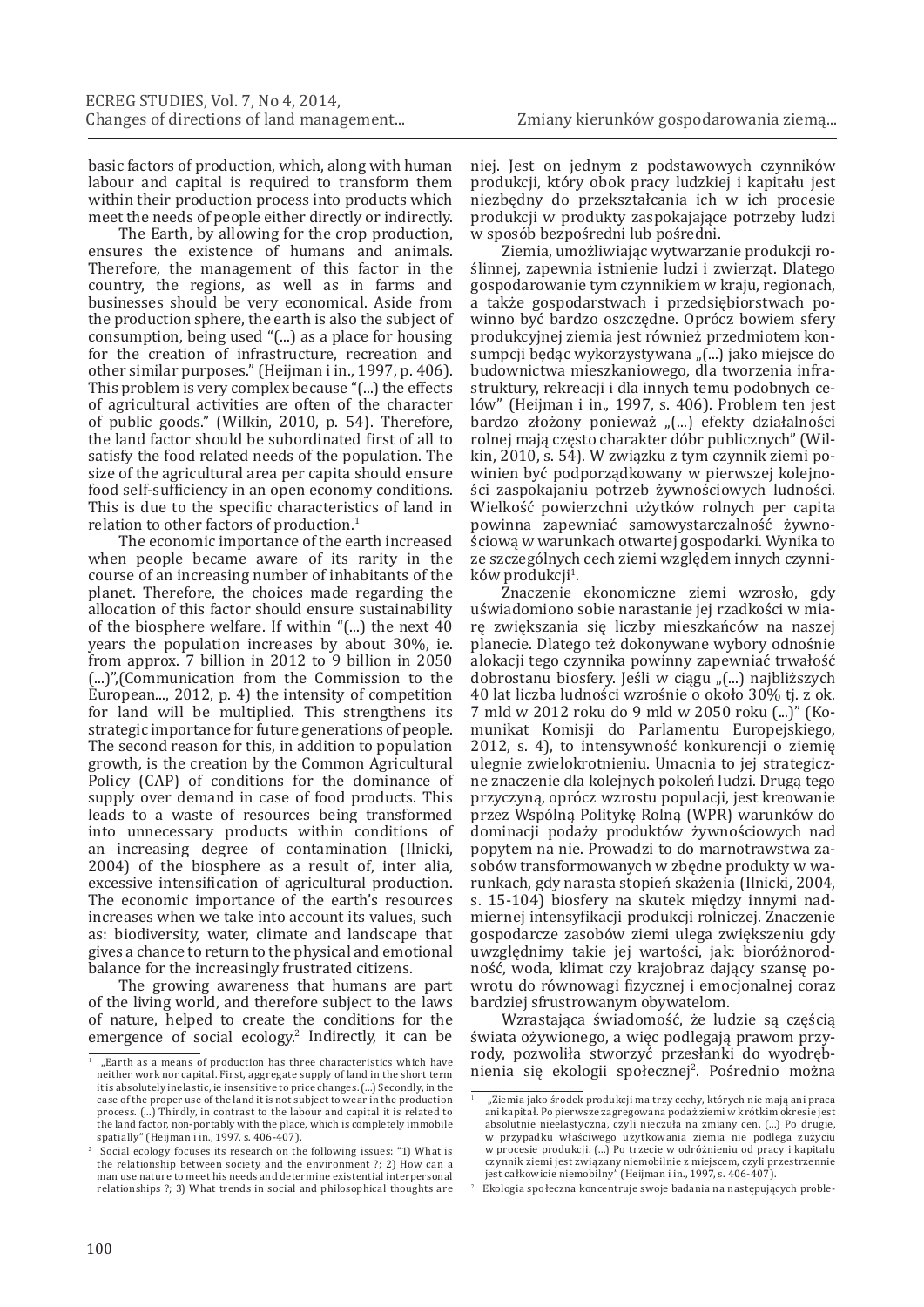concluded that the social ecology became the basis of the bio-economy. "Bioeconomy includes the sectors of agriculture, forestry, fisheries, food and pulp and paper production, as well as some sectors of the chemical industry, biotechnology and energy." (Communication from the Commission to the European..., 2012, p. 3)

According E.K. Chyłek and M. Rzepecka, improvement of the resource efficiency of the biosphere requires consideration of such elements as: 1) an increase in the level of science supporting bio-based economy; 2) extending the scope of innovation based on scientific research; 3) an increase in demand for innovation on the side of enterprises (Chyłek, Rzepecka, 2013, p. 12).

#### **Purpose, scope and research method**

The overall objective of the study is to assess the intensity and direction of changes in the management of the earth's lands of the five eastern provinces of Poland. In particular, the aim will be to demonstrate:

-the level of changes in the structure of land use in the surveyed provinces,

-whether there is competition between the different directions of land use,

The scope of research includes five eastern Polish provinces, for which a comparative analysis of changes in land use has been performed, as well as the system of its use in 2005 and 2011, and exceptionally in 2012.

The analysis was based on reliable figures compiled by the Central Statistical Office in Warsaw allowing to quantify the size of the differences in characteristics between the studied provinces.

In order to evaluate the differences in land use methods of horizontal and vertical type were applied, as well as a tabular-descriptive and comparative analysis.

Competition for land is carried out on several levels:

a) the international competitiveness of access to materials in the ground, ie. access to shale gas or uranium,

b) in macroeconomic terms it concerns the size of land designated for production and consumption purposes. In the first case we take into account the use of land for the production of bio-products, and in the second case- its volume necessary for the development of economic infrastructure,

wysnuć wniosek, że ekologia społeczna stała się podstawą biogospodarki. "Biogospodarka obejmuje sektory rolnictwa, leśnictwa, rybołówstwa, żywności oraz produkcji papieru i pulpy, jak również niektóre sektory przemysłu chemicznego, biotechnologicznego i energetycznego" (Komunikat Komisji do Parlamentu Europejskiego…, 2012, s. 3).

Zdaniem E.K. Chyłka i M. Rzepeckiej poprawa efektywności zasobów biosfery wymaga uwzględnienia takich elementów, jak: 1) wzrost poziomu nauk obsługujących biogospodarkę; 2) rozszerzenie zakresu innowacji w oparciu o badania naukowe; 3) zwiększenie popytu ze strony przedsiębiorstw na innowacje (Chyłek, Rzepecka, 2013, s. 12).

#### **Cel, zakres i metoda badań**

Ogólnym celem opracowania jest ocena intensywności i kierunków zmian gospodarowania powierzchnią ziemi pięciu województw Polski Wschodniej. W szczególności dążyć się będzie do wykazania:

- poziomu zmian struktury wykorzystania ziemi w badanych województwach,
- czy występuje konkurencja między różnymi kierunkami wykorzystania ziemi,

Zakres badań obejmuje pięć województw Polski Wschodniej, dla których dokonano analizy porównawczej zmian wykorzystania ziemi, jak też systemu jej użytkowania w roku 2005 i 2011, a wyjątkowo w 2012.

Podstawą analizy były wiarygodne dane liczbowe opracowane przez GUS w Warszawie i pozwalające skwantyfikować wielkość różnic w cechach między badanymi województwami.

Do oceny zróżnicowania użytkowania ziemi wykorzystano metody analizy poziomej i pionowej, tabelaryczno-opisową oraz analizę porównawczą.

Konkurencja o ziemię dokonuje się w wielu płaszczyznach:

a) konkurencyjność międzynarodowa o dostęp do surowców zawartych w ziemi, np. dostęp do gazu łupkowego czy rud uranu,

b) w makroekonomicznej chodzi o wielkość powierzchni ziemi przeznaczonej na cele produkcyjne i cele konsumpcyjne. W pierwszym przypadku mamy na uwadze wykorzystywanie ziemi do produkcji bioproduktów, a w drugim jej ilość niezbędną do rozwoju infrastruktury gospodarczej,

accepted by society, what is their reference to environmental issues and how to modify them, if they are neutral or negatively geared towards environmental protection ?; 4) What systems of cultural values determine the relationship of man to the environment, and in which direction and how can we shape them ?; 5) What is the possibility of creating social behaviors, which are necessary or appropriate to ensure a balance between social and natural systems ?; 6) What is the place of environmental issues in the ideologies of political parties ?; 7) What is environmental awareness and the extent to which environmental values affect the life choices and behavior of individuals? (Górka i in., 2001, p. 13).

mach: "1) Jaka jest relacja między społeczeństwem a środowiskiem?; 2) W jaki sposób człowiek wykorzystuje przyrodę do zaspokajania swoich potrzeb egzystencjalnych oraz ustalania relacji interpersonalnych?; 3) Jakie nurty myśli społeczno-filozoficznej akceptowane są przez społeczeństwo, jakie jest ich odniesienie do problematyki ekologicznej oraz jak je modyfikować, jeżeli są obojętne lub niekorzystnie ukierunkowane wobec ochrony przyrody?; 4) Jakie systemy wartości kulturowych determinują stosunek człowieka do środowiska oraz w jakim kierunku i jak można je kształtować?; 5) Jaka jest możliwość kreowania zachowań społecznych, które są niezbędne lub wskazane dla zapewnienia równowagi między systemem społecznym a przyrodniczym?; 6) Jakie miejsce zajmuje problematyka ochrony środowiska w ideologiach ugrupowań politycznych?; 7) Jak wygląda świadomość ekologiczna społeczeństwa oraz w jakim stopniu wartości proekologiczne wpływają na wybory życiowe i zachowanie jednostek? (Górka i in., 2001, s. 13).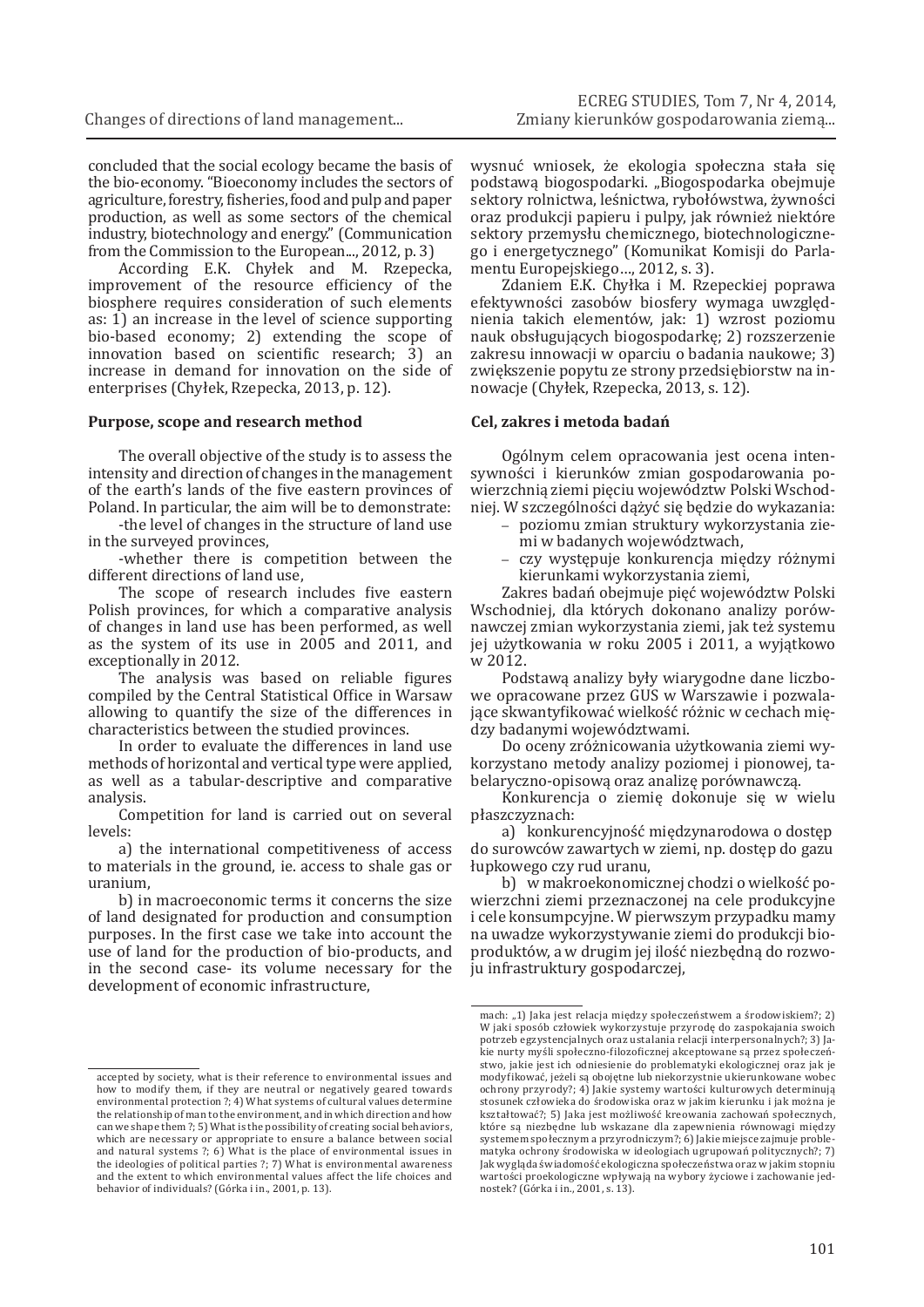Zmiany kierunków gospodarowania ziemą...

c) in the microeconomic terms the levels of competition for land are manifold, for example, between:

- farms with regards to enlarging their land area and their commercial offers,
- departments of plant and animal production. Its extreme cases are non-inventory farms,
- species and directions of use of plants and animals,
- industrial technologies in agriculture and biotechnology, as well as, according to Chmielewska-Gil (2013), between the use of bio-based products for food and non-food purposes.

The presented examples of directions of land competition are coupled with the scope of protection of the environment. Protecting the natural functioning of the bio-economy conditions requires, from the perspective of the public good, giving it the status of a superior criterion with respect to the economic criteria (Burzyńska, Fila 2007). The latter ones did not protect the communities from environmental degradation (Heijman et al., 1997, Ilnicki 2004 Kasztelan 2010 Małachowski 2007 Niezgoda 2012 Piekut, Pawluśkiewicz 2005).

#### **Research results**

The analysis of the structure of land management in the regions of Eastern Poland is a reflection of its objectives determined mainly by natural and social conditions and location. In general terms, it determines the production and consumption potential of this factor of production (Table 1).

c) w ujęciu mikroekonomicznym płaszczyzny konkurencji o ziemię są wielorakie, na przykład między:

- gospodarstwami rolnymi o powiększenie jego obszaru i ich ofertami handlowymi,
- działem produkcji roślinnej i zwierzęcej. Skrajnym przypadkiem jej są gospodarstwa bezinwentarzowe,
- gatunkami i kierunkami użytkowymi roślin i zwierząt,
- technologiami przemysłowymi w rolnictwie a biotechnologiami, a także wg Chmielewskiej-Gil (2013) między wykorzystywaniem bioproduktów na cele żywnościowe i nieżywnościowe.

Wskazane przykładowo kierunki konkurencji o ziemię są sprzężone z zakresem ochrony środowiska. Ochrona warunków przyrodniczych funkcjonowania biogospodarki wymaga z punktu widzenia dobra publicznego nadania jej statusu kryterium nadrzędnego względem kryteriów ekonomicznych (Burzyńska, Fila 2007). Te ostatnie nie uchroniły społeczności od degradacji środowiska (Heijman i in. 1997, Ilnicki 2004, Kasztelan 2010, Małachowski 2007, Niezgoda 2012, Piekut, Pawluśkiewicz 2005).

#### **Wyniki badań**

Analiza struktury gospodarowania ziemią w regionach Polski Wschodniej jest odzwierciedleniem jego celów determinowanych głównie przez warunki przyrodnicze i społeczne oraz lokalizację. Ogólnie biorąc określa ona potencjał produkcyjny i konsumpcyjny tego czynnika produkcji (Tabela 1).

**Tabela 1.** Zmiany kierunków wykorzystania ziemi w regionach Polski Wschodniej w okresie 2005-2012 **Table 1**. Changes of directions of land use in the regions of Eastern Poland in the period 2005-2012

|                                          |         |                                                    | Land use structure in years 2005 and 2012/Struktura wykorzystania ziemi w latach 2005 i 2012 r. |                                                                 |                         |                                                                                                                      |                                       |                                           |                                                                             |                        |            |                                                    |      |                                                             |         |                                              |       |                                                   |
|------------------------------------------|---------|----------------------------------------------------|-------------------------------------------------------------------------------------------------|-----------------------------------------------------------------|-------------------------|----------------------------------------------------------------------------------------------------------------------|---------------------------------------|-------------------------------------------|-----------------------------------------------------------------------------|------------------------|------------|----------------------------------------------------|------|-------------------------------------------------------------|---------|----------------------------------------------|-------|---------------------------------------------------|
| Province/<br>Województwo                 |         | Overall area in ha/<br>Powierzchnia<br>ogólna w ha |                                                                                                 | Farmlands<br>$\frac{0}{0}$<br>/Użytki<br>rolne<br>$\frac{0}{0}$ | land and<br>zadrzewione | Forests and<br>wooded<br>scrublands<br>$\frac{0}{0}$<br>/Grunty<br>leśne oraz<br>i zakrza-<br>czone<br>$\frac{0}{0}$ | $\frac{0}{0}$<br>pod<br>$\frac{0}{0}$ | Lands<br>under water<br>/Grunty<br>wodami | Built and<br>urbanized<br>budowane<br>i zurbanizo-<br>wane<br>$\frac{0}{0}$ | areas %<br>/Grunty za- | Ecological | lands %<br>/Użytki<br>ekologiczne<br>$\frac{0}{0}$ |      | Waste lands<br>$\frac{0}{0}$<br>/Nieużytki<br>$\frac{0}{0}$ | Various | lands %<br>/Tereny<br>różne<br>$\frac{0}{0}$ |       | Total<br>$\frac{0}{0}$<br>/Razem<br>$\frac{0}{0}$ |
|                                          | 2005    | 2012                                               | 2005                                                                                            | 2012                                                            | 2005                    | 2012                                                                                                                 | 2005                                  | 2012                                      | 2005                                                                        | 2012                   | 2005       | 2012                                               | 2005 | 2012                                                        | 2005    | 2012                                         | 2005  | 2012                                              |
| Lublin/Lubelskie                         | 2512154 | 2512246                                            | 71,2                                                                                            | 70,4                                                            | 23,0                    | 24,0                                                                                                                 | 0,8                                   | 0,7                                       | 3,56                                                                        | 3.7                    | 0,1        | 0,2                                                | 0,9  | 0,9                                                         | 0,2     | 0,1                                          | 100,0 | 100,0                                             |
| Subcarpathian/Pod-<br>karpackie          | 1784404 | 1784576                                            | 55,2                                                                                            | 53,2                                                            | 38,7                    | 40,5                                                                                                                 | 1,1                                   | 1,1                                       | 4.1                                                                         | 4,4                    | 0,0        | 0.1                                                | 0,6  | 0,6                                                         | 0.3     | 0.1                                          |       | $100,0$   $100,0$                                 |
| Podlaskie                                | 2018620 | 2018701                                            | 61,4                                                                                            | 60,2                                                            | 30,4                    | 31,8                                                                                                                 | 1,4                                   | 1,4                                       | 3,6                                                                         | 3.7                    | 0,0        | 0.1                                                | 2,9  | 2.7                                                         | 0.3     | 0,1                                          | 100,0 | 100,0                                             |
| Świętokrzyskie                           | 1170790 | 1171050                                            | 65,4                                                                                            | 64,4                                                            | 28,8                    | 29,6                                                                                                                 | 0.7                                   | 0.7                                       | 4,1                                                                         | 4,5                    | 0,0        | 0.0                                                | 0,8  | 0.7                                                         | 0,2     | 0.1                                          | 100,0 | 100,0                                             |
| Warmian-Masovian/<br>Warmińsko-mazurskie | 2419180 | 2417347                                            | 55,4                                                                                            | 54,6                                                            | 31,7                    | 32,5                                                                                                                 | 5.7                                   | 5.7                                       | 3,5                                                                         | 3,6                    | 0,0        | 0.1                                                | 3,2  | 3.1                                                         | 0.5     | 0.3                                          |       | $100,0$ 100,0                                     |
| Eastern Poland/<br>Polska Wschodnia      | 9905148 | 9903920                                            | 61,9                                                                                            | 60,6                                                            | 30,1                    | 31,7                                                                                                                 | 2,2                                   | 1,9                                       | 3,7                                                                         | 4,0                    | 0,0        | 0,1                                                | 1,8  | 1,6                                                         | 0,3     | 0,1                                          | 100,0 | 100,0                                             |

Źródło: Obliczenia własne. Rocznik Statystyczny Rolnictwa i Obszarów Wiejskich 2005 r., GUS, s. 68-69 oraz Rocznik Statystyczny Rolnictwa 2012 r., GUS, s. 76-77.

Source: Own elaboration. Statistical Yearbook of Agriculture and Rural Development, 2005 , GUS, s. 68-69 and Rocznik Statystyczny Rolnictwa 2012 r., GUS, s. 76-77.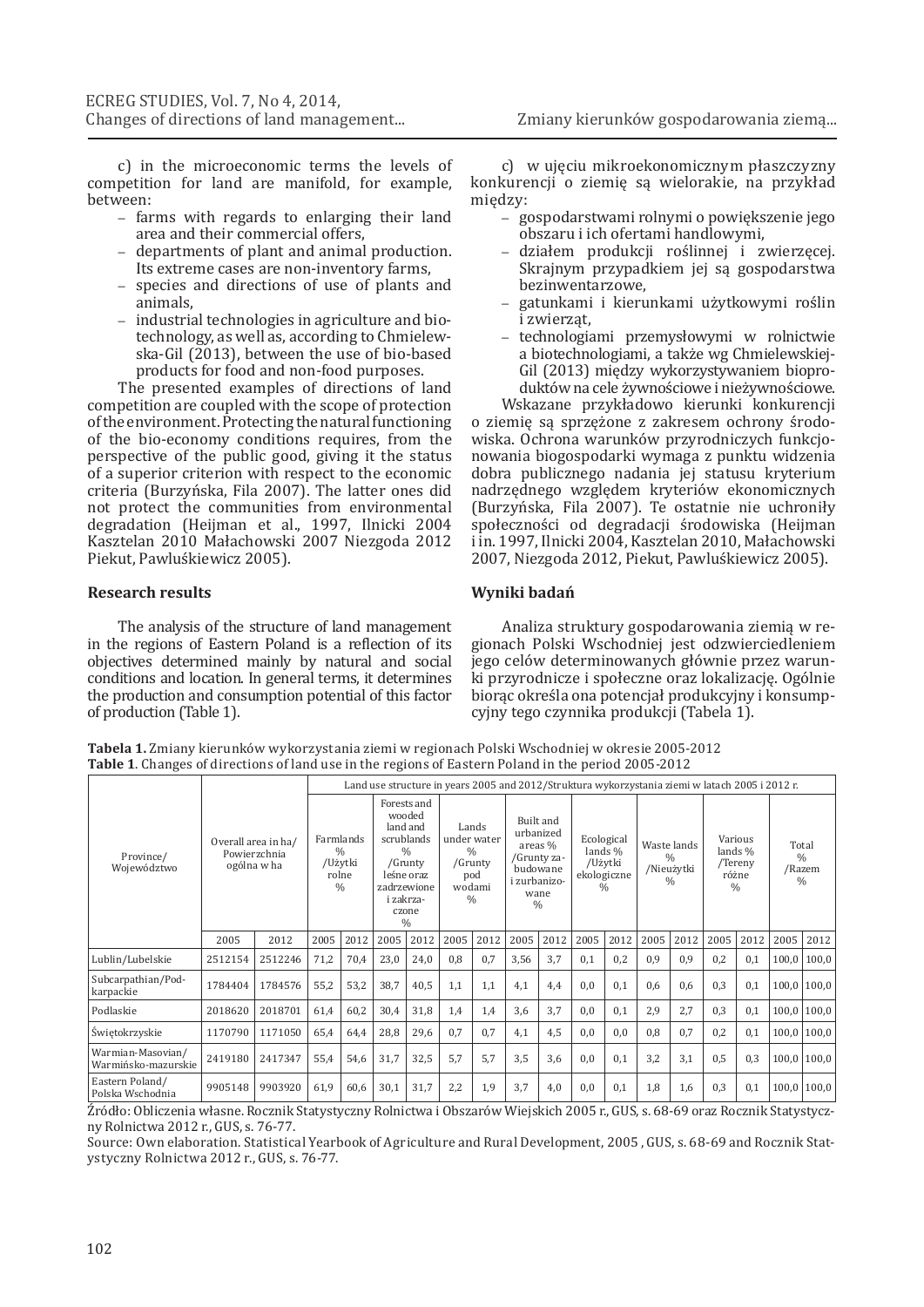The figures listed in this table show that there are several directions of the use of geodetic space within provinces, with the largest share in it attributed to farmlands. In 2012, the share of this direction of the use of land was limited in Eastern Poland by 1.3% compared to 2005. On the other hand, the share of forest lands increased (by 1.6%), reflecting among other things, the effectiveness of the Common Agricultural Policy in the framework of which the farmers receive subsidies for the establishment and maintenance of forests.

Competitive potential of regions defined by the geodesic surface of land was quite diversified. Lublin province had the largest surface at its disposal, while the lowest one was located in the Świętokrzyskie province.

The competitive advantages are determined by the means by which the land within the region is used. Given the stability in the examined period of time lands under water of the earth's surface and the other, listed in Table 1, directions of its use, it is concluded that there is a competitive relationship between agricultural lands and forest lands and wooded lands which means that changes in the ratio between them are shifting toward a higher level of sustainability. As a rule, class VI soils have started to be used for planting forests. In this way it is possible to improve the efficiency of crop production in a larger size grown on soils of better quality.

The stabilization of the other directions of land use indicates the limitations of infrastructure changes (consumption), hindering the improvement of the competitiveness of the regions through the development of accessibility for investors. In this case, it is worth noting a decrease in the share of wastelands in Eastern Poland, which indicates an increase in demand for land factor. One may think that there is too poor use of land under water, which should be used for aquaculture and recreational purposes, as well as for the production of renewable energy.

The increase in forest areas is conducive to the development of wood and furniture industry which developed in Eastern Poland, and this should enable the emergence of new economic structure based on the cluster theory (Niezgoda, 2012).

In the years 2005-2012 agricultural areas decreased in Eastern Poland by 112,653 ha, with the largest loss occurring in the province of Subcarpathian (about 35,286 ha), and the smallest in the Warmian and Masurian (about 19,905 ha).

In the analysed period, a significant loss of arable land (by about 105,987 ha) occurred, while in Poland, it reached 183,864 hectares. Most of the arable land decreased in the province of Subcarpathian (about 30008 ha), and least of it disappeared from the Warmian and Masurian (about 3810 ha). These changes adversely affect the level of agricultural production potential related to the use of this land.

Z danych liczbowych zestawionych w tej tabeli wynika, że istnieje kilka kierunków wykorzystywania powierzchni geodezyjnej województw, przy czym największy udział w niej mają użytki rolne. W roku 2012 udział tego kierunku wykorzystywania ziemi uległ ograniczeniu w Polsce Wschodniej o 1,3% w stosunku do roku 2005. Z kolei zwiększył się udział gruntów leśnych (o 1,6%), co odzwierciedla między innymi skuteczność Wspólnej Polityki Rolnej, w ramach której rolnicy uzyskują dotacje na zakładanie i pielęgnację lasów.

Potencjał konkurencyjny regionów określony przez powierzchnię geodezyjną ziemi był dość zróżnicowany. Największą powierzchnią dysponowała Lubelszczyzna, a najmniejszą województwo świętokrzyskie.

O przewagach konkurencyjnych decyduje sposób wykorzystywania powierzchni, jaką dysponuje region. Biorąc pod uwagę stabilność w badanym przedziale czasu powierzchni ziemi pod wodami i pozostałymi wymienionymi w tabeli 1 kierunkami jej użytkowania, nasuwa się wniosek, że między użytkami rolnymi a gruntami leśnymi oraz zadrzewionymi przejawiały się stosunki konkurencyjne, co oznacza, że zmiany proporcji między nimi zmierzają w kierunku wyższego stopnia zrównoważenia. Z reguły gleby VI klasy zaczęto wykorzystywać do zakładania lasów. Dzięki temu możliwa jest poprawa efektywności produkcji roślinnej uprawianej w większym rozmiarze na glebach o lepszej jakości.

Stabilizacja pozostałych kierunków wykorzystania ziemi wskazuje na ograniczoność zmian infrastrukturalnych (konsumpcji), utrudniającą poprawę konkurencyjności regionów poprzez rozwój ich dostępności dla inwestorów. Przy tym warto podkreślić zmniejszenie się udziału nieużytków w Polsce Wschodniej, co wskazuje na wzrost popytu na czynnik ziemi. Można sądzić, że jest zbyt słabe wykorzystanie gruntów pod wodami, które powinny być użytkowane jako akwakultury oraz w celach rekreacyjnych, a także produkcji energii odnawialnej.

Wzrost powierzchni lasów sprzyja rozwojowi przemysłu drzewnego oraz meblarskiego, które rozwinęły się w Polsce Wschodniej i powinno to umożliwić powstanie nowej struktury gospodarczej opartej o teorię klastra (Niezgoda, 2013, s. 101).

W latach 2005-2012 powierzchnia użytków rolnych zmniejszyła się w Polsce Wschodniej o 112653 ha, przy czym największy ubytek wystąpił w woj. podkarpackim (o 35286 ha), a najmniejszy w warmińsko-mazurskim (o 19905 ha).

W analizowanym okresie wystąpił znaczący ubytek gruntów ornych (o 105987 ha), podczas gdy w Polsce o 183864 ha. Powierzchnia gruntów ornych najbardziej zmniejszyła się w woj. podkarpackim (o 30008 ha), a najmniej w warmińsko-mazurskim (o 3810 ha). Zmiany te niekorzystnie oddziałują na poziom rolniczego potencjału produkcyjnego użytkowania tych gruntów.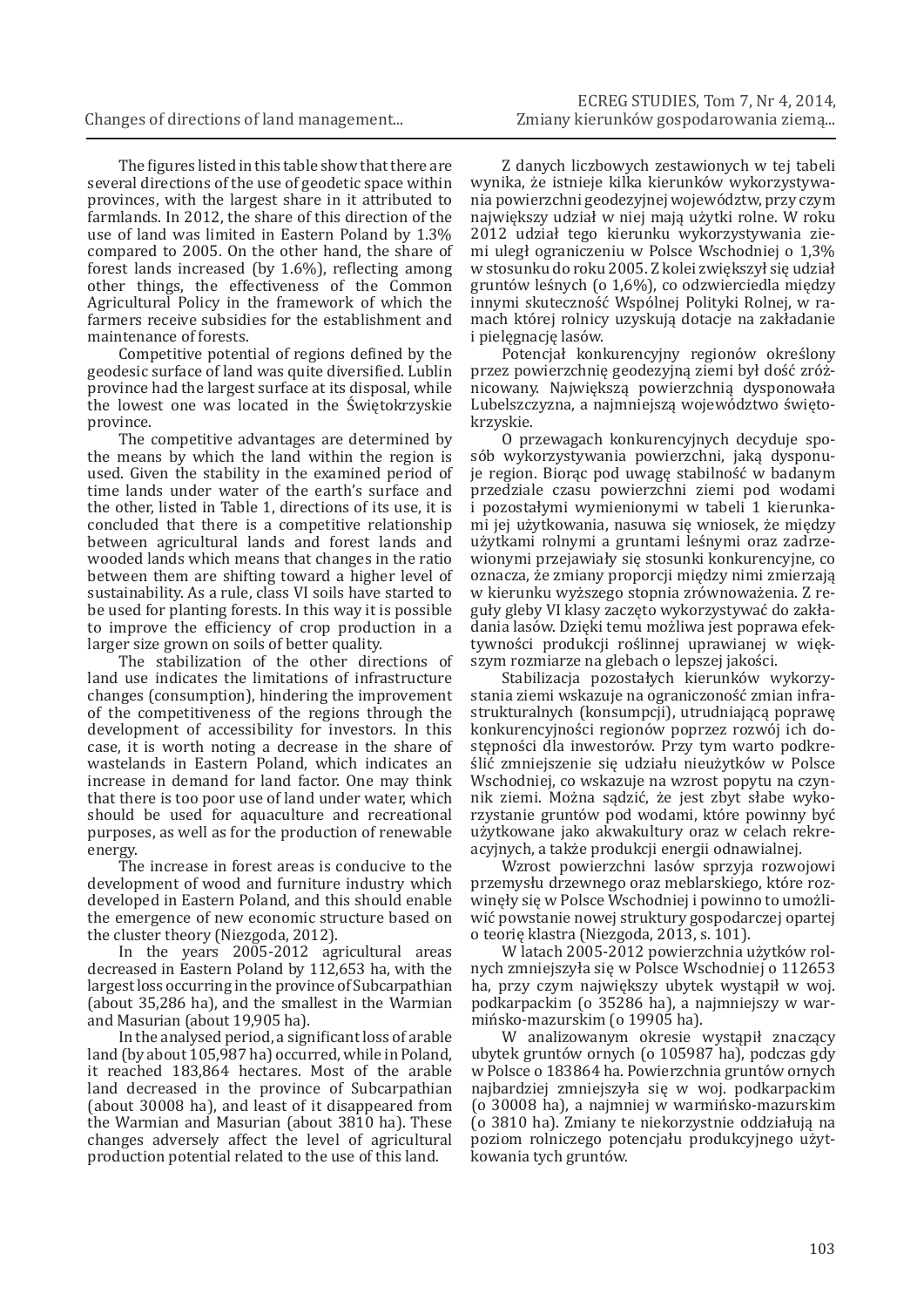The described changes in the directions of geodetic space use in the regions, as well as in Eastern Poland were characterized by low intensity, which does not create favourable conditions for the improvement of their competitiveness.

To a much greater extent such chance is created by lands designated for the production of bio-products. From this point of view the province of Lublin has the greatest competitive potential, while Subcarpathian province has the smallest one. At the same time, in case of the last-mentioned region the largest agricultural area (UAA) disappeared with a simultaneous increase of the forest covers, which indicates the intensity of competition and land reagent.

Farmlands perform, in addition to the production function, also other functions that increase their physical and emotional value, such as: ecological, cultural, information and education, health and recreation (Heijman i in., 1997, p. 347-348). The diversity of these functions is, among others, supported by a wide range of sciences, the subject matter of which is bioeconomy and the backbone of which is agriculture.<sup>3</sup>

The diversity of the agricultural area in the Eastern Polish regions has been shown in Table 2.

Scharakteryzowane zmiany kierunków wykorzystania powierzchni geodezyjnej w regionach, a także w Polsce Wschodniej cechowały się niską intensywnością, co nie tworzy korzystnych przesłanek do poprawy ich konkurencyjności.

W znacznie większym stopniu szansę tę tworzą grunty przeznaczone do produkcji bioproduktów. Z tego punktu widzenia największy potencjał konkurencyjny ma woj. lubelskie, a najmniejszy podkarpackie. Równocześnie w ostatnio wymienionym regionie ubyło najwięcej użytków rolnych (UR) przy równoczesnym zwiększeniu stopnia lesistości, co wskazuje na intensywność konkurencji o czynnik ziemi.

Użytki rolne pełnią, oprócz funkcji produkcyjnej, także inne, które zwiększają ich wartość materialną i emocjonalną: ekologiczna, kulturowa, informacyjna i edukacyjna, zdrowotna oraz rekreacyjna (Heijman i in., 1997, s. 347-348). Zróżnicowanie tych funkcji znajduje m. in. potwierdzenie w szerokim zakresie nauk, które przedmiotem swych badań uczyniły biogospodarkę, a jej kręgosłupem jest rolnictwo<sup>3</sup>.

Zróżnicowanie powierzchni użytków rolnych w regionach Polski Wschodniej przedstawiono w tabeli 2.

**Table 2.** Area of agricultural land and their structure by land type in 2012 in the Eastern Polish regions **Tabela 2.** Powierzchnia użytków rolnych i ich struktura według rodzajów użytków w 2012 roku w regionach Polski Wschodniej

|                          | Arable land in good farming cultlure/Uzytki rolne w dobrej kulturze rolnej: |                                                                           |     |                                                                            |                                          |                                                   |                                     |                                              |  |  |  |  |  |
|--------------------------|-----------------------------------------------------------------------------|---------------------------------------------------------------------------|-----|----------------------------------------------------------------------------|------------------------------------------|---------------------------------------------------|-------------------------------------|----------------------------------------------|--|--|--|--|--|
|                          |                                                                             | Structure in %:/Struktura w %:                                            |     |                                                                            |                                          |                                                   |                                     |                                              |  |  |  |  |  |
| Province/<br>Województwo | Total in<br>thous.<br>ha/<br>Razem<br>w tys. ha                             | Fallow<br>Sown<br>lands/<br>lands/pod<br>grunty<br>zasiewami<br>ugorowane |     | permanent<br>crops, including<br>orchards<br>/uprawy trwałe,<br>w tym sady | Home<br>gardens/<br>ogrody<br>przydomowe | Perma-<br>nent<br>me-<br>adows/<br>łaki<br>trwałe | Grazing<br>lands<br>/pastwi-<br>ska | Total<br>in $\frac{9}{6}$<br>Ogółem<br>$w\%$ |  |  |  |  |  |
| Lubelskie                | 1376.9                                                                      | 74,6                                                                      | 2,5 | 5,5                                                                        | 0,6                                      | 15,2                                              | 1,6                                 | 100,0                                        |  |  |  |  |  |
| Podkarpackie             | 556,1                                                                       | 54,0                                                                      | 6,3 | 2,1                                                                        | 1,2                                      | 31,0                                              | 5,4                                 | 100,0                                        |  |  |  |  |  |
| Podlaskie                | 1070.7                                                                      | 58,9                                                                      | 1,7 | 0,5                                                                        | 0,2                                      | 28,4                                              | 10,3                                | 100,0                                        |  |  |  |  |  |
| Świętokrzyskie           | 489.9                                                                       | 62,2                                                                      | 6,6 | 8,4                                                                        | 0,8                                      | 19,5                                              | 2,5                                 | 100,0                                        |  |  |  |  |  |
| Warmińsko-mazurskie      | 989,4                                                                       | 61,3                                                                      | 2,7 | 0,6                                                                        | 0,2                                      | 18,4                                              | 16,8                                | 100,0                                        |  |  |  |  |  |
| Polska Wschodnia         | 4483.0                                                                      | 62,2                                                                      | 4,0 | 3,4                                                                        | 0,6                                      | 22,5                                              | 7,3                                 | 100,0                                        |  |  |  |  |  |

Source: Own calculations. Rocznik statystyczny województw 2013, GUS, s. 516.

Źródło: Obliczenia własne. Rocznik statystyczny województw 2013, GUS, s. 516.

Data presented in this table shows that in 2012, the highest intensity of arable land use was noted in the provinces of Lublin and Świętokrzyskie. It is confirmed by the total proportion of arable land (GO) and permanent crops in the area of arable land. The intensity of land management on the other hand was the lowest in the provinces of Subcarpathian and Podlaskie. A lower proportion of intensively managed land was positively correlated with the share of permanent grassland, therefore the lands with low-

Z danych zamieszczonych w tej tabeli wynika, że w 2012 roku najwyższa intensywność zagospodarowania UR była w woj. lubelskim i świętokrzyskim. Wskazuje na to łączny udział gruntów ornych (GO) oraz upraw trwałych w powierzchni UR. Z kolei intensywność gospodarowania ziemią była najniższa w woj. podkarpackim oraz podlaskim. Niższy udział gruntów intensywnie zagospodarowanych był dodatnio skorelowany z udziałem trwałych użytków zielonych, a więc tych o niskiej intensywności gospodarowania ziemią. Na ostatnio wy-

Bioeconomy is based on the life sciences, agronomy, ecology, nutrition science, social sciences, biotechnology, nanotechnology, ICT and engineering" (Communication from the Commission to the European..., 2012, p. 3)

<sup>&</sup>quot;Biogospodarka opiera się na naukach biologicznych, agronomii, ekologii, nauce o żywieniu, naukach społecznych, biotechnologii, nanotechnologii, technologiach informacyjno-komunikacyjnych i inżynierii" (Komunikat Komisji do Parlamentu Europejskiego ..., 2012, s. 3).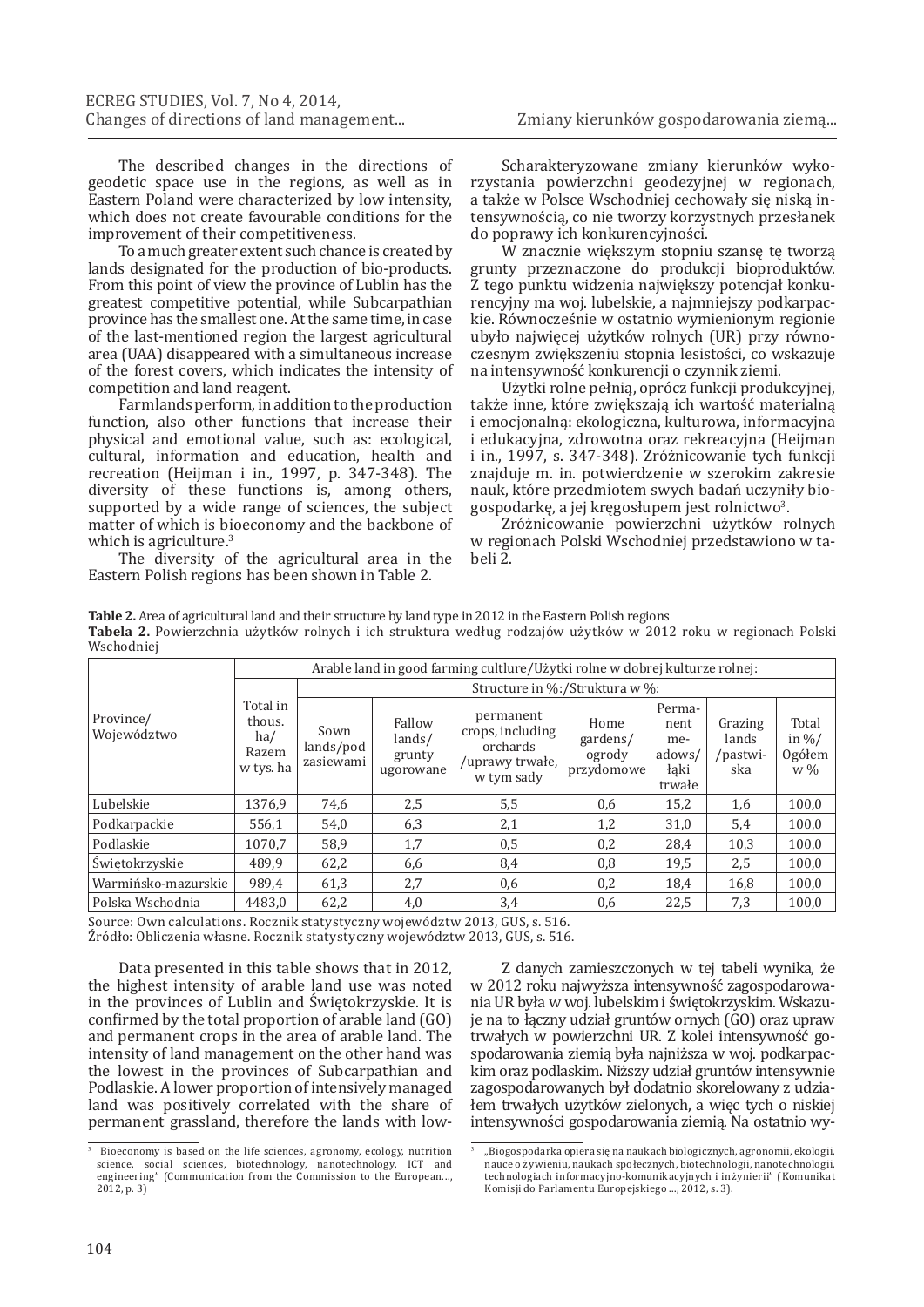intensity of land management. The last-mentioned grasslands had a low level of utilization of capital, which weakens the growth of crop production in the analysed regions. Environmental conditions caused that a large area of permanent pasture contributed to lowering the average intensity of expenditures incurred in relation to the arable land or permanent crops, including orchards.

As far as potential is concerned, Lublin and Świętokrzyskie provinces have more favorable conditions to benefit from some forms of capital, e.g. mineral fertilizer to substitute for  $\frac{4}{10}$  the lesser productive potential of soils or using them so that it increases their technical efficiency reflected in crop output. Assuming that prices remain fixed, this translates into increased revenues in those regions, where land is utilised more intensely

The results presented in the table also demonstrate, that the regions concerned differ with respect to their shares of permanent crops, including orchards.

The main reason for differences in utilising the potential of agricultural lands are natural conditions,<br>influencing on intensity of production and influencing on intensity of production organisation. Favourable natural conditions offer a competitive advantage in utilising natural resources (Kasztelan 2010).

The regions (Table 2) see their opportunities for development in maintaining consistency of their business profiles with their competitive potential, especially the natural and social potential. This are the main factors of creating a competitive advantage over the other provinces. For instance Lublin an Świętokrzyskie provinces seek for development opportunities in manufacturing products with a lesser demand for renewable energy i.e. based on assimilation processes. Podkarpackie, Podlaskie and Warmian-Masurian provinces, which benefit from a large share of permanent grasslands, use cheap fodder in order to produce milk and meat of ruminants. In that case energy cost of production is much higher and it may be an obstacle in gaining a competitive advantage.

Warmian-Masurian province is characterized by the lowest competitiveness, which results not only from dominance of animal production<sup>5</sup>. In the long term, balancing animal and agricultural production should be an important determinant of building a competitive advantage of the Lublin Province.

mienionych użytkach był niski poziom wykorzystania kapitału, co osłabia wzrost produkcji roślinnej wanalizowanych regionach. Uwarunkowania środowiskowe spowodowały, że duży obszar trwałych użytków zielonych przyczyniał się do obniżania przeciętnej intensywności nakładów względem tych ponoszonych na gruntach ornych czy też uprawach trwałych, w tym sadach.

Potencjalnie województwo lubelskie i świętokrzyskie ma lepsze warunki do wykorzystywania niektórych składników kapitału np. nawozów mineralnych do substytucji4 niższego potencjału produkcyjnego gleb lub takiego ich użytkowania, by zwiększyć ich efektywność techniczną odzwierciedloną przez plony roślin. Przy stałych cenach oznacza to wzrost przychodów w tych regionach, które intensywniej użytkują ziemię.

Wyniki zamieszczone w tabeli wskazują również, że omawiane regiony były zróżnicowane pod względem udziału upraw trwałych, w tym sadów.

Główną przyczyną zróżnicowania wykorzystania potencjału użytków rolnych w badanych regionach są warunki przyrodnicze wpływające na intensywność produkcji i organizacji. Dobre warunki przyrodnicze zapewniają przewagę konkurencyjną przy zużyciu zasobów środowiska (Kasztelan, 2010, s. 374).

Poszczególne regiony (tabela 2) upatrują swoich szans rozwoju wspójności profilu działalności gospodarczej z potencjałem konkurencyjnym, zwłaszcza przyrodniczym i społecznym. To głównie czynniki kształtowania przewagi konkurencyjnej względem pozostałych regionów. Przykładowo województwo lubelskie i świętokrzyskie swoich szans rozwoju poszukuje w wytwarzaniu produktów o niższym zapotrzebowaniu na energię odnawialną tj. opartą o procesy asymilacji. Z kolei województwa: podkarpackie, podlaskie i warmińsko-mazurskie dysponujące wysokim udziałem trwałych użytków zielonych wykorzystują tanie pasze do produkcji mleka oraz mięsa przeżuwaczy. W tym przypadku energochłonność produkcji5 jest znacznie wyższa i może utrudniać osiąganie przewagi konkurencyjnej. Województwo warmińsko-mazurskie cechuje się najniższą konkurencyjnością, co jest skutkiem nie tylko dominacji w nim produkcji zwierzęcej6 . W długim okresie zrównoważenie produkcji roślinnej i zwierzęcej powinno być ważną determinantą przewagi konkurencyjnej Lubelszczyzny.

<sup>6</sup> Strategia rozwoju społeczno-gospodarczego Polski Wschodniej do roku 2020 (Wersja z dn. 5.IV.2013 r.), s.12.

<sup>4</sup> 'Among the more important substitutes for agricultural land, one should mention: human work (labour-consuming intensification), mineral fertilizers, energy media (energy consumption of production), irirgation, greenhouse or protected cultivation' (Woś ed., 1996, p. 59).

<sup>5</sup> Strategia rozwoju społeczno-gospodarczego Polski Wschodniej do roku 2020 (Version of 5.IV.2013), p.12.

<sup>&</sup>quot;Wśród ważniejszych substytutów ziemi rolniczej wymienić należy: pracę ludzką (intensyfikacja pracochłonna) nawozy mineralne, nośniki energii (energochłonność produkcji), nawodnienia, uprawy pod szkłem i osłonami" (Woś red., 1996, s. 59).

<sup>5</sup> Podstawową cechą produkcji zwierzęcej, jako działu rolnictwa, jest jej przetwórczy charakter. Przetwarzanie produktów roślinnych na zwierzęce związane jest z określonymi stratami wartości odżywczych pasz, ponieważ duża część energii zawartej w paszach jest wykorzystana na utrzymanie procesów życiowych zwierzęcia (pasza bytowa). (...) Sprawność fizjologiczna określa w jakim stopniu dane zwierzę wykorzystuje paszę, czyli techniczną efektywność przerobu produkcji roślinnej na produkcję zwierzęcą. Z dostarczonych w paszy składników pokarmowych odzyskuje się w produktach zwierzęcych, zależnie od okresu użytkowania i wydajności; przy użytkowaniu mlecznym bydła – 20-30% energii cieplnej i 25-35% białka; przy opasie bydła – 8-12% energii cieplnej i21-29% białka; przy tuczu trzody 25-30% energii cieplnej i 25-35% białka; przy użytkowaniu nieśnym kur 10-18% energii cieplnej. Oznacza to, że w procesie przekształcania produktów roślinnych w produkty zwierzęce występują określone straty" (Woś, Tomczak red., 1979, s. 113/114). Korzystniej byłoby w związku z tym stosować dietę wegetariańską (ND).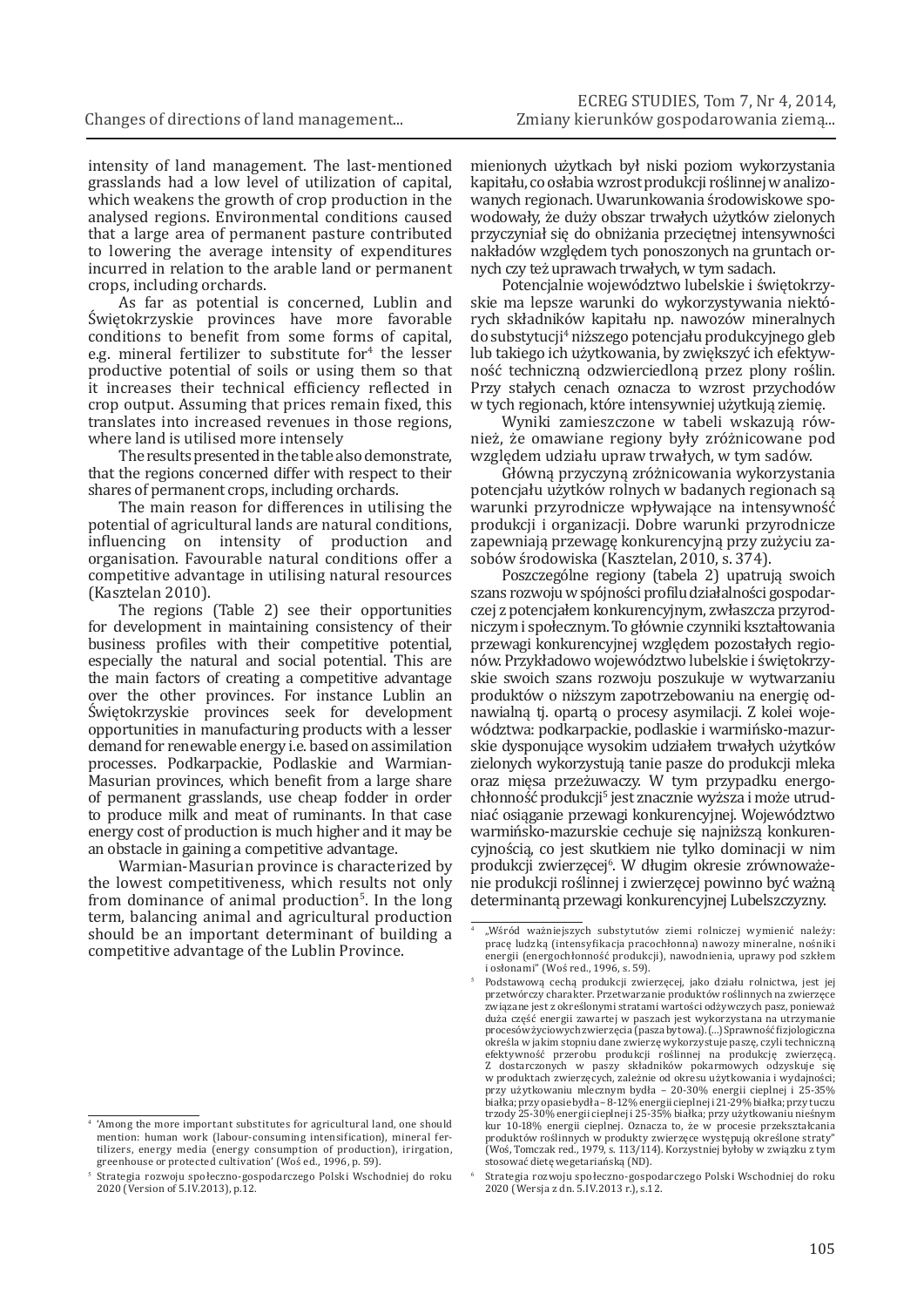Another constituent of a system of land management is the manner of utilising arable lands. This issue may be characterized with the use of cropping patterns (Table 3).

Drugim elementem składowym systemu użytkowania ziemi jest sposób wykorzystywania gruntów ornych. Zagadnienie to można scharakteryzować przy pomocy struktury zasiewów (tabela 3).

| <b>Table 3</b> . Area of crops in the years 2005 and 2011 in the considered provinces of Eastern Poland (in thousand ha) |
|--------------------------------------------------------------------------------------------------------------------------|
| <b>Tabela 3.</b> Powierzchnia zasiewów w latach 2005 i 2011 w badanych województwach Polski Wschodniej (w tys. ha)       |

|                                            |                  | There in/W tym  |                                                                                                                                      |         |                        |                                      |                                                   |         |         |      |  |  |  |
|--------------------------------------------|------------------|-----------------|--------------------------------------------------------------------------------------------------------------------------------------|---------|------------------------|--------------------------------------|---------------------------------------------------|---------|---------|------|--|--|--|
| Provinces/<br>Województwa                  | Total/<br>Ogółem | Total/<br>razem | Basic grains/zboża podstawowe<br>wheat/<br>barley/<br>oat/<br>tricale/<br>rye/<br>jeczmień<br>pszenica<br>owies<br>pszenżyto<br>żyto |         | potatoes/<br>ziemniaki | Sugar<br>beets/<br>buraki<br>cukrowe | colza<br>and agri-<br>mony/<br>rzepak<br>i rzepik |         |         |      |  |  |  |
| Lubelskie 2005                             | 1117,8           | 677,1           | 264,0                                                                                                                                | 96,2    | 140,0                  | 68,7                                 | 108,2                                             | 51,7    | 45,2    | 29,3 |  |  |  |
| Lubelskie 2011                             | 1062,8           | 680,3           | 299,6                                                                                                                                | 92,8    | 121,3                  | 66,1                                 | 100,5                                             | 35,8    | 31,3    | 40,1 |  |  |  |
| Difference/Różnica<br>$2011 - 2005$ (+;-)  | $-55,0$          | 3,2             | 35,6                                                                                                                                 | $-3,4$  | $-18,7$                | $-2,6$                               | $-7,7$                                            | $-15,9$ | $-13,9$ | 10,8 |  |  |  |
| Podkarpackie 2005                          | 412,0            | 233,5           | 128,2                                                                                                                                | 24,9    | 31,5                   | 29,8                                 | 19,0                                              | 53,4    | 7,5     | 10,3 |  |  |  |
| Podkarpackie 2011                          | 326,8            | 174,7           | 102,5                                                                                                                                | 14,1    | 19,9                   | 23,6                                 | 14,7                                              | 31,6    | 3,3     | 16,8 |  |  |  |
| Difference/Różnica<br>$2011 - 2005$ (+;-)  | $-85,2$          | $-58,8$         | $-25,7$                                                                                                                              | $-10,8$ | $-11,6$                | $-6,2$                               | $-4,3$                                            | $-21,8$ | $-4,2$  | 6,5  |  |  |  |
| Podlaskie 2005                             | 676,8            | 300,3           | 39,3                                                                                                                                 | 103,9   | 21,3                   | 53,5                                 | 82,3                                              | 32,8    | 5,8     | 2,4  |  |  |  |
| Podlaskie 2011                             | 605,4            | 261,9           | 41,8                                                                                                                                 | 72,7    | 22,7                   | 51,9                                 | 72,8                                              | 17,3    | 0,7     | 7,0  |  |  |  |
| Difference/Różnica<br>$2011 - 2005$ (+;-)  | $-71,4$          | $-38,4$         | 2,5                                                                                                                                  | $-31,2$ | 1,4                    | $-1,6$                               | $-9,5$                                            | $-15,5$ | $-5,1$  | 4,6  |  |  |  |
| Świętokrzyskie 2005                        | 377,1            | 227,4           | 73,0                                                                                                                                 | 39,4    | 60,5                   | 17,5                                 | 37,1                                              | 30,3    | 9,2     | 3,4  |  |  |  |
| Świętokrzyskie 2011                        | 327,6            | 201,6           | 69,5                                                                                                                                 | 21,5    | 52,3                   | 16,1                                 | 42,1                                              | 20,9    | 4,4     | 5,3  |  |  |  |
| Difference/Różnica<br>$2011 - 2005$ (+;-)  | $-49,5$          | $-25,8$         | $-3,5$                                                                                                                               | $-17,9$ | $-8,2$                 | $-1,4$                               | 5,0                                               | $-9,4$  | $-4,8$  | 1,9  |  |  |  |
| Warmińsko-<br>mazurskie 2005               | 607,2            | 335,6           | 136,2                                                                                                                                | 33,3    | 53,9                   | 23,7                                 | 88,5                                              | 14,8    | 3,8     | 45,8 |  |  |  |
| Warmińsko-<br>mazurskie 2011               | 659,1            | 363,2           | 157,7                                                                                                                                | 36,0    | 50,8                   | 27,8                                 | 90,9                                              | 10,0    | 2,9     | 59,5 |  |  |  |
| Difference/Różnica<br>$2011 - 2005$ (+;-)  | 51,9             | 27,6            | 21,5                                                                                                                                 | 2,7     | $-3,1$                 | 4,1                                  | 2,4                                               | $-4,8$  | $-0,9$  | 13,7 |  |  |  |
| Eastern<br>Poland/Polska<br>Wschodnia 2005 | 638,2            | 354,8           | 128,1                                                                                                                                | 59,5    | 61,4                   | 38,6                                 | 67,0                                              | 36,6    | 14,3    | 18,2 |  |  |  |
| Eastern<br>Poland/Polska<br>Wschodnia 2011 | 596,3            | 336,3           | 134,2                                                                                                                                | 47,4    | 53,4                   | 37,1                                 | 64,2                                              | 23,1    | 8,5     | 25,7 |  |  |  |
| Difference/Różnica<br>$2011 - 2005$ (+;-)  | $-41,9$          | $-18,5$         | 6,1                                                                                                                                  | $-12,1$ | $-8,0$                 | $-1,5$                               | $-2,8$                                            | $-13,5$ | $-5,8$  | 7,5  |  |  |  |

Source: Own calculations. Rocznik statystyczny województw 2006 r., GUS, p. 575, Rocznik statystyczny województw 2012 r., p. 517 Źródło: Obliczenia własne. Rocznik statystyczny województw 2006 r., GUS, s. 575, Rocznik statystyczny województw 2012 r., s. 517

From the numerical data in the table one concludes that in the years 2005 and 2011 the management of arable lands in agricultural holdings underwent processes of adaptation to market conditions. Diminishing arable areas was the dominating trend in all the provinces in that period. The decrease was greatest in Podkarpackie province (by 85.2k ha) and Podlaskie province (by 71.4k ha), that is, in regions with conditions less favourable for production on arable lands.

Changes in utilisation of arable lands expressed predominantly in increasing areas for wheat

Z danych liczbowych tabeli wynika, że w latach 2005 i 2011 wystąpiły procesy dostosowawcze użytkowania gruntów ornych w gospodarstwach rolnych do uwarunkowań rynkowych. Główną tendencją w tym okresie było zmniejszanie się powierzchni gruntów ornych we wszystkich badanych województwach. Zmniejszenie tej powierzchni było największe w woj. podkarpackim (o -85,2 tys. ha) i podlaskim (o -71,4 tys. ha), czyli w rejonach o warunkach mniej korzystnych dla rozwoju produkcji na gruntach ornych.

Zmiany użytkowania gruntów ornych polegały głównie na zwiększeniu powierzchni uprawy psze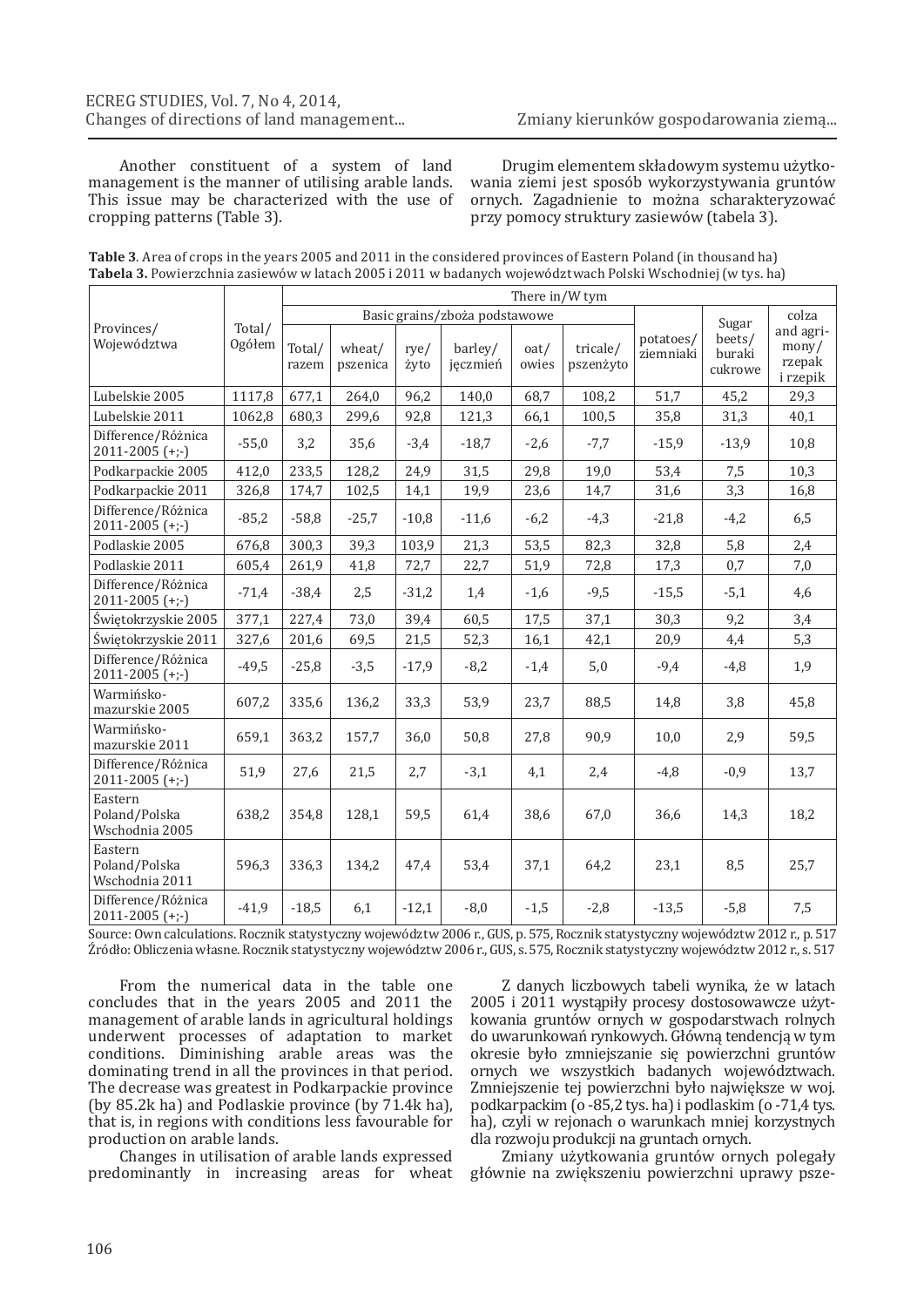cultivation, which is a crop requiring more intense agricultural input than other crops. This process occurred in all the provinces concerned, except Świętokrzyskie, however intensity of the process was diverse.

An increased profitability of rape production has quickly led agricultures to expand the areas of rape cultivations. This decision was only reasonable in short term, because the significant growth of supply of rape seeds for the given demand, has caused a drop in its price. This suggests, that it is desirable to develop more effective strategies to coordinate supply and demand for the plants produced, so as to minimize waste of natural resources.

From the point of view of soil quality, the process of diminishing proportions between crop cultures and root and colza is especially alarming. This tendency is proven by the decrease of area for root plants cultivation in Eastern Poland 16.3 thousand ha., with simultaneous growth of total area for cultivating colza by 7.5 thousand ha.

Thus, tendency to overly exploit soils, which diminishes its humus levels, is now observable and in the long term it will undermine efficiency of production on arable lands. Such cropping structure renders introduction of reasonable changes more challenging. The trends in land utilisation presented above should be supplemented with an analysis of horticultures. Changes in areas for vegetable cultures as well as tree and shrub cultures, are shown in Table 4.

nicy, a więc zboża wymagającego bardziej intensywnych nakładów niż pozostałe. Proces ten miał miejsce we wszystkich badanych województwach poza świętokrzyskim, ale stopień jego intensywności był zróżnicowany.

Wzrost opłacalności produkcji rzepaku spowodował, że rolnicy szybko zwiększyli areał jego uprawy. Była to racjonalna decyzja jedynie w krótkim okresie czasu, bo zauważalny wzrost podaży nasion rzepaku wywołał przy danym popycie obniżenie jego ceny. Wskazuje to na celowość rozwijania bardziej skutecznych procesów koordynacji między podażą a popytem uprawianych gatunków roślin, by minimalizować marnotrawstwo zasobów przyrodniczych.

Szczególnie niepokojący z punktu widzenia jakości gleb jest proces pogarszania się stosunku upraw zbożowych do okopowych i rzepaku. Dowodem na to jest zmniejszanie powierzchni uprawy roślin okopowych w roku 2011 względem 2005 w Polsce Wschodniej o 16,3 tys. ha, a przyrost powierzchni przeznaczonej pod rzepak o 7,5 tys. ha.

Tym samym zarysowała się tendencja do nadeksploatacji gleb powodująca obniżenie w niej próchnicy, co w długim okresie pogorszy efektywność produkcji na gruntach ornych. Taka struktura upraw na gruntach ornych utrudnia wprowadzenie racjonalnych zmianowań.

Przedstawione wyżej kierunki zmian użytkowania ziemi należy uzupełnić o analizę upraw ogrodniczych. Zmiany powierzchni pod warzywami oraz drzew i krzewów owocowych przedstawiono w tabeli 4.

**Table 4.** Changes in the area of land designated to cultivation of field vegetables, fruit trees and fruit shrubs in the studied regions in 2005-2011

**Tabela 4.** Zmiany powierzchni uprawy warzyw gruntowych, drzew owocowych oraz krzewów owocowych w badanych regionach w latach 2005-2011

|                                                  |                                              | Powierzchnia uprawy w tys. ha:     | Różnica (+;-) (2011 r. – 2005 r.)        |                                              |                                   |                                          |                                             |                                      |                                       |  |
|--------------------------------------------------|----------------------------------------------|------------------------------------|------------------------------------------|----------------------------------------------|-----------------------------------|------------------------------------------|---------------------------------------------|--------------------------------------|---------------------------------------|--|
|                                                  |                                              | 2005                               |                                          |                                              | 2011                              |                                          |                                             |                                      |                                       |  |
| Province/<br>Województwo                         | Field<br>vegetables/<br>Warzyw<br>gruntowych | Fruit trees/<br>Drzew<br>owocowych | Fruit<br>shrubs/<br>Krzewów<br>owocowych | Field<br>vegetables/<br>Warzyw<br>gruntowych | Fruit trees/<br>Drzew<br>owocowyc | Fruit<br>shrubs/<br>Krzewów<br>owocowych | Field<br>vegetables/<br>Warzywa<br>gruntowe | Fruit<br>trees/<br>Drzewa<br>owocowe | Fruit<br>shrubs/<br>Krzewy<br>owocowe |  |
| Lubelskie                                        | 20,3                                         | 27,6                               | 38,8                                     | 21,8                                         | 30,7                              | 44,2                                     | 1,5                                         | 3,1                                  | 5,4                                   |  |
| Subcarpathian/<br>Podkarpackie                   | 12,4                                         | 10,2                               | 5,8                                      | 5,4                                          | 11,7                              | 4,5                                      | $-7,0$                                      | 1,5                                  | $-1,3$                                |  |
| Podlaskie                                        | 4,2                                          | 2,9                                | 3,7                                      | 2.4                                          | 3,1                               | 3,2                                      | $-1,8$                                      | 0,2                                  | $-0,5$                                |  |
| Świętokrzyskie                                   | 15,4                                         | 25,1                               | 7,8                                      | 10,9                                         | 32,1                              | 6,2                                      | $-4,5$                                      | 7,0                                  | $-1,6$                                |  |
| Warmian-<br>Masovian/<br>Warmińsko-<br>mazurskie | 3,8                                          | 1,3                                | 2,7                                      | 3,5                                          | 3,1                               | 2,3                                      | $-0,3$                                      | 1,8                                  | $-0.4$                                |  |
| Eastern Poland/<br>Polska Wschodnia              | 56,1                                         | 67,1                               | 58,8                                     | 44,0                                         | 80,7                              | 60,4                                     | $-12,1$                                     | 13,6                                 | 1,6                                   |  |

Source: Own calculations. Rocznik statystyczny rolnictwa i obszarów wiejskich 2006 r., GUS, p. 284, 288, 290, Rocznik statystyczny rolnictwa 2012, GUS, p. 200, 205, 206.

Źródło: Obliczenia własne. Rocznik statystyczny rolnictwa i obszarów wiejskich 2006 r., GUS, s. 284, 288, 290, Rocznik statystyczny rolnictwa 2012, GUS, s. 200, 205, 206.

Orchards dominate among the horticultural crops and their area solely increased in 2011 as compared to 2005. Fluctuations in demand and

Wśród upraw ogrodniczych dominują sady i tylko ich obszar zwiększył się w roku 2011 w stosunku do 2005 roku. Wahania popytu oraz warunków kli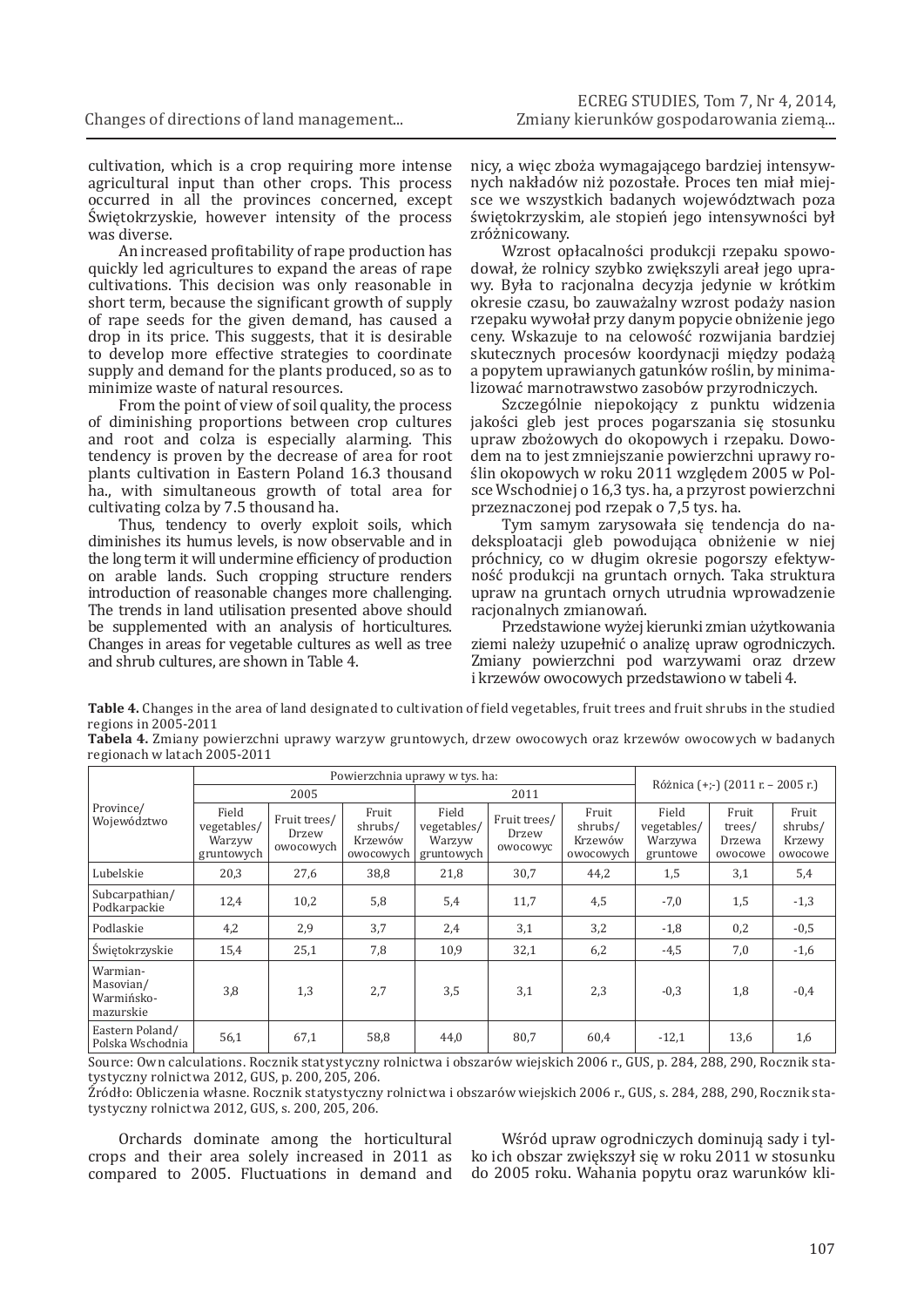climatic conditions contributed mainly to a reduction in the cultivation of vegetables by 12.1 thousand ha in Eastern Poland. The area designated for cultivation of fruit bushes was fairly stable. This signifies a substitution of crops by fruit trees.

Such shaping of the system of the use of arable land leads to a conclusion that the development of perennial crops, ie. the orchards and fruit bushes limits the flexibility to make choices that adapt to changes in demand for manufactured products. However, the collapse of the economic situation in case of fruits contributes to a greater reduction in income than in the case of various crops, which does not necessarily mean the advisability of multi-directional nature of farms, including especially commodity farms.

Horticultural plants generally require soil with good quality and high doses of mineral fertilizers, which is not always beneficial for improving the sorption complex of soils. Therefore, production technologies are essential here in conjunction with the concept of "precision farming".

The economic efficiency of crops strongly interacts with the level of yield which is an expression of the skills used by the farmer and applied by him technologies conditioned by capital resources and labour (Table 5).

The figures presented in this table show that the yields are low in all regions of Eastern Poland, which is typical for small and medium-sized farms experiencing shortage of capital. This reduces the implementation of modern biotechnology in agriulture.

Dynamics of changes in the yields determined by their differences between 2011 and the base year 2005 indicates a low level of growth. Only the change of ownership within large farms in the province of Warmian and Masurian had a positive impact on the growth of the grain yields by 7.6 dt ha. Of interest is a quite high average yield increase of potatoes in Eastern Poland by 38.2 dt and of white beet by 119 dt ha. The highest increase of potato crop occurred in the province of Lublin (about 64 dt ha) and of white beet in the province Świętokrzyskie (dt 238 ha). These changes reflected the substitution of land by an increase of yields of some crops, which is beneficial in terms of opportunities to improve the income levels of farmers through better coordination between the demand and supply of plant products and the use of the free area of lands for the introduction or increase of innovation in the scope of organization of production on farms. The directions of changes in the biodiversity of cultivated plants are shown in Table 6.

The data summarized in this table confirm the reduction of biodiversity of crops in Eastern Poland. The need to counteract "(...) unprecedented and unsustainable use of natural resources, (...), and a further loss of biodiversity," was stated by the European Union (Communication from the Commission to the European..., 2012, p. 3), which emphasizes the importance of this problem.

matycznych przyczyniły się głównie do zmniejszenia powierzchni uprawy warzyw o 12,1 tys. ha w Polsce Wschodniej. Dość ustabilizowana była powierzchnia uprawy krzewów owocowych. Oznacza to substytucję upraw polowych przez drzewa owocowe.

Takie kształtowanie systemu użytkowania gruntów ornych pozwala wysnuć wniosek, że rozwój upraw wieloletnich tj. sadów i krzewów owocowych ogranicza elastyczność dokonywania wyborów adaptacyjnych do zmian popytu na wytwarzane produkty. Jednak załamanie się koniunktury na owoce przyczynia się do większej obniżki dochodu niż w przypadku zróżnicowanych upraw, co nie musi oznaczać celowości wielokierunkowości gospodarstw rolnych, w tym zwłaszcza towarowych.

Rośliny ogrodnicze wymagają z reguły gleby o dobrej jakości i wysokich dawek nawozów mineralnych, co nie zawsze jest korzystne dla poprawy kompleksu sorpcyjnego gleb. Dlatego technologie produkcji mają tu podstawowe znaczenie w połączeniu z koncepcją "precyzyjnego rolnictwa".

Na efektywność ekonomiczną upraw oddziałuje z dużą siłą poziom plonu będący wyrazem umiejętności rolnika i stosowanych przez niego technologii warunkowanych zasobami kapitałowymi i pracy (tabela 5).

Dane liczbowe zamieszczone w tej tabeli wskazują, że plony są niskie we wszystkich województwach Polski Wschodniej, co jest typowe dla drobnych i średniej wielkości gospodarstw odczuwających niedostatek kapitału. Ogranicza to wdrażanie nowoczesnych biotechnologii w rolnictwie.

Dynamika zmian plonów określona przez ich różnicę między rokiem 2011 a bazowym 2005 wskazuje na niski poziom ich wzrostu. Jedynie zmiana właścicielska dużych gospodarstw rolnych w woj. warmińsko-mazurskim wpłynęła pozytywnie na przyrost plonów zbóż o 7,6 dt z ha. Interesujący jest dość wysoki przyrost plonu ziemniaków średnio w Polsce Wschodniej o 38,2 dt oraz buraków cukrowych o 119 dt z ha. Najwyższy przyrost plonu ziemniaków wystąpił w woj. lubelskim (o 64 dt z ha), a buraków cukrowych w woj. świętokrzyskim (o 238 dt z ha). W tych zmianach przejawia się substytucja ziemi przyrostem plonów niektórych upraw, co jest korzystne w aspekcie możliwości poprawy poziomu dochodów rolników poprzez lepsze skoordynowanie popytu z podażą produktów roślinnych i wykorzystanie wolnej powierzchni ziemi na wprowadzenie lub powiększenie innowacji z zakresu organizacji produkcji w gospodarstwach. Kierunki zmian bioróżnorodności uprawianych roślin, przedstawiono w tabeli 6.

Dane zestawione w tej tabeli potwierdzają ograniczanie bioróżnorodności roślin uprawnych w Polsce Wschodniej. Na konieczność przeciwdziałania "(...) bezprecedensowym i niezrównoważonym wykorzystaniem zasobów naturalnych, (...) i dalszą utratą różnorodności biologicznej "wskazała Unia Europejska (Komunikat Komisji do Parlamentu Europejskiego ..., 2012, s. 3), co podkreśla wagę tego problemu.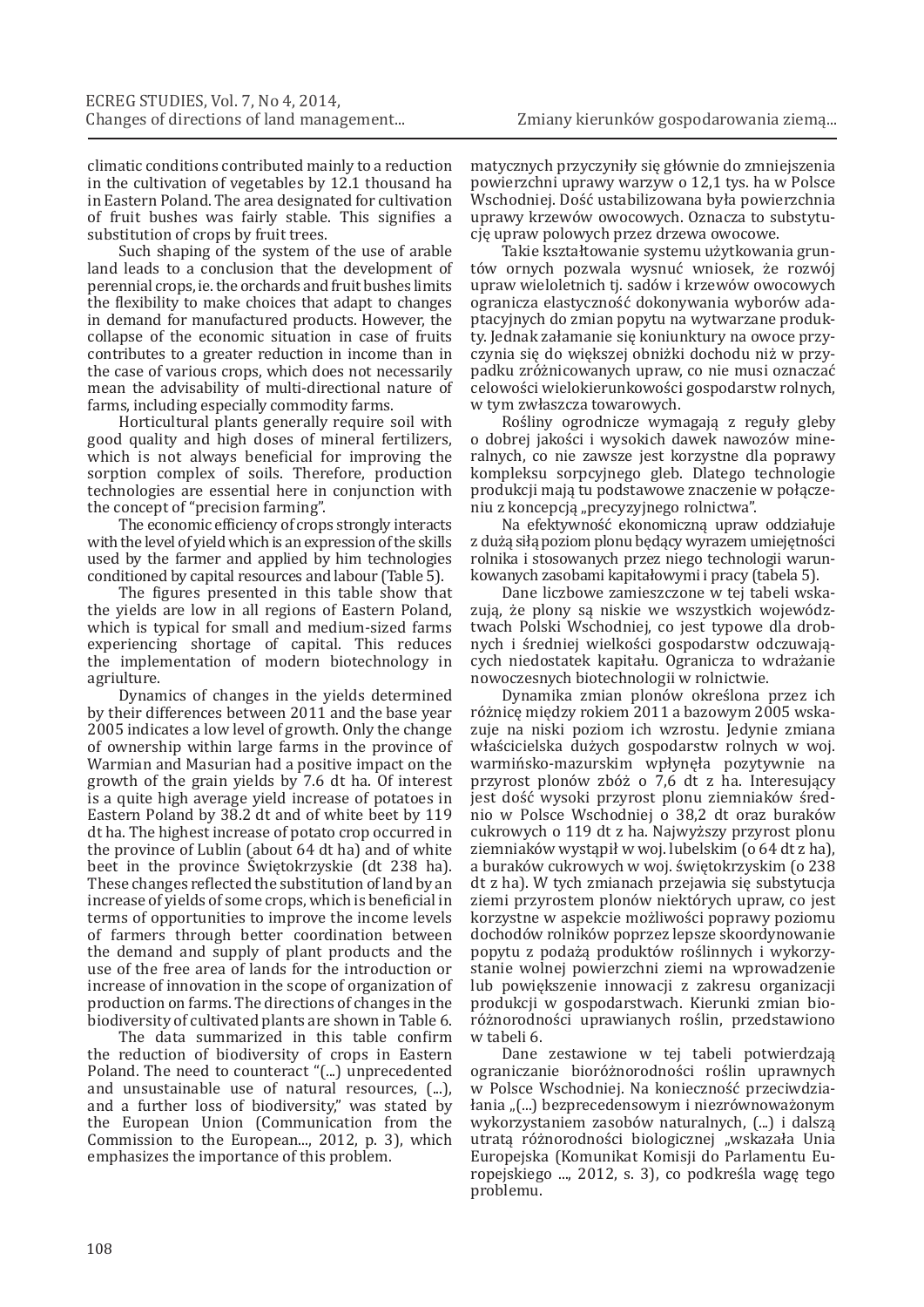# ECREG STUDIES, Tom 7, Nr 4, 2014,<br>...Zmiany kierunków gospodarowania ziemą

#### Changes of directions of land management...

| Grains/Zboża                                      |                    |                 |                    |              |                                               |               |                       |                        |                             | colza                                         |                 |
|---------------------------------------------------|--------------------|-----------------|--------------------|--------------|-----------------------------------------------|---------------|-----------------------|------------------------|-----------------------------|-----------------------------------------------|-----------------|
|                                                   |                    |                 |                    |              | Including basic grains/w tym zboża podstawowe |               |                       |                        | Sugar                       | and                                           |                 |
| Provinces/<br>Województwa                         | overall/<br>ogółem | Total/<br>razem | wheat/<br>pszenica | rye/<br>żyto | barley/<br>jęczmień                           | oat/<br>owies | tricale/<br>pszenżyto | potatoes/<br>ziemniaki | beets/<br>buraki<br>cukrowe | agri-<br>$\text{mony}/$<br>rzepak<br>i rzepik | Siano<br>łakowe |
| Lublin/<br>Lubelskie 2005                         | 29,6               | 29,9            | 33,9               | 23,8         | 30,1                                          | 23,8          | 28,9                  | 174                    | 385                         | 20,4                                          | 42,6            |
| Lublin/<br>Lubelskie 2011                         | 31,1               | 31,4            | 36,2               | 24,0         | 31,2                                          | 24,6          | 28,4                  | 238                    | 545                         | 24,1                                          | 42,8            |
| Difference/Różnica<br>$2011 - 2005$ (+;-)         | 1,5                | 1,5             | 2,3                | 0,2          | 1,1                                           | 0,8           | $-0,5$                | 64                     | 160                         | 3,7                                           | 0,2             |
| Subcarpathian/<br>Podkarpackie 2005               | 29,7               | 28,9            | 30,7               | 24,3         | 28,6                                          | 25,6          | 27,9                  | 164                    | 348                         | 20,7                                          | 37,3            |
| Subcarpathian/<br>Podkarpackie 2011               | 31,9               | 30,6            | 32,9               | 24,4         | 30,1                                          | 26,2          | 28,2                  | 198                    | 487                         | 22,4                                          | 43,2            |
| Difference/Różnica<br>$2011 - 2005$ (+;-)         | 2,2                | 1,7             | 2,2                | 0,1          | 1,5                                           | 0,6           | 0,3                   | 34                     | 139                         | 1,7                                           | 5,9             |
| Podlaskie 2005                                    | $\overline{26,8}$  | 26,8            | 30,4               | 23,4         | 28,4                                          | 24,2          | 30,6                  | 172                    | 414                         | 28,4                                          | 52,7            |
| Podlaskie 2011                                    | 26,3               | 25,9            | 30,4               | 21,1         | 26,7                                          | 24,6          | 28,7                  | 202                    | 451                         | 26,4                                          | 55,6            |
| Difference/Różnica<br>$2011 - 2005 (+;-)$         | $-0,5$             | $-0,9$          | 0,0                | $-2,2$       | $-1,7$                                        | 0,4           | $-1,9$                | 30                     | 37                          | $-2$                                          | 2,9             |
| Świętokrzyskie 2005                               | 27,2               | 27,3            | 30,0               | 22,7         | 28,7                                          | 20,9          | 27,2                  | 170                    | 417                         | 29,1                                          | 43,1            |
| Świętokrzyskie 2011                               | 28,7               | 28,4            | 31,3               | 22,7         | 28,9                                          | 22,6          | 28,1                  | 201                    | 655                         | 20,4                                          | 50,3            |
| Difference/Różnica<br>$2011 - 2005$ (+;-)         | 1,5                | 1,1             | 1,3                | 0,0          | 0,2                                           | 1,7           | 0,9                   | 31                     | 238                         | $-8,7$                                        | 7,2             |
| Warmian-Masurian/<br>Warmińsko-<br>mazurskie 2005 | 27,9               | 30,0            | 38,7               | 21,0         | 24,0                                          | 21,4          | 26,0                  | 179                    | 475                         | 21,7                                          | 41,1            |
| Warmian-Masurian/<br>Warmińsko-<br>mazurskie 2011 | 35,5               | 36,4            | 42,0               | 26,8         | 31,1                                          | 29,0          | 35,8                  | 211                    | 496                         | 21,1                                          | 56,4            |
| Difference/Różnica<br>$2011 - 2005$ (+;-)         | 7,6                | 6,4             | 3,3                | 5,8          | 7,1                                           | 7,6           | 9,8                   | 32                     | 21                          | $-0,6$                                        | 15,3            |
| Eastern<br>Poland/Polska<br>Wschodnia 2005        | 28,2               | 28,6            | 23,0               | 23,0         | 28,0                                          | 23,2          | 28,1                  | 171,8                  | 407.8                       | 24,1                                          | 43,4            |
| Eastern<br>Poland/Polska<br>Wschodnia 2011        | 30,7               | 30,5            | 34,6               | 23,8         | 29,6                                          | 25,4          | 29,8                  | 210.0                  | 526,8                       | 22,9                                          | 49,7            |
| Difference/Różnica<br>$2011 - 2005$ (+;-)         | 2,5                | 1,9             | 11,6               | 0,8          | 1,6                                           | 2,2           | 1,7                   | 38,2                   | 119                         | $-1,2$                                        | 6,3             |

#### **Table 5**. Yields of the major crops in 2005 and 2011 **Tabela 5.** Plony głównych ziemiopłodów 2005 i 2011 r.

Source: Own elaboration. Rocznik statystyczny województw 2006 r., GUS, p. 578; Rocznik statystyczny województw 2012 r., GUS, p. 522.

Źródło: Obliczenia własne. Rocznik statystyczny województw 2006 r., GUS, s. 578; Rocznik statystyczny województw 2012 r., GUS, s. 522.

The ratio of the area of non-grain plant cultivation to the total area of arable land is all the more beneficial, the higher it is, because have a structure-forming significance. The highest level of biodiversity in the surveyed provinces was observed in the region of Rzeszow and it improved in 2011, compared to 2005. The current ratio is the lowest in the province of Lublin (0.37), and there was no improvement in 2011. Similarly, the low level of this ratio was in the province of Podlaskie in both years. An idea comes to mind that this ratio was relatively low in Poland and in both study years it reached a value of less than 0.50.

Stosunek powierzchni uprawy roślin niezbożowych do całkowitej powierzchni gruntów ornych jest tym korzystniejszy, im jest wyższy, bo mają one znaczenie strukturotwórcze. Najwyższy stopień bioróżnorodności w badanych województwach zaobserwowano w województwie rzeszowskim i uległ on poprawie w roku 2011 w stosunku do 2005 roku. Omawiany stosunek był najniższy w woj. lubelskim (0,37) i nie uległ poprawie w 2011 roku. Podobnie niski poziom omawianego współczynnika był w woj. podlaskim w obu badanych latach. Nasuwa się również uwaga, że współczynnik ten był stosunkowo niski w Polsce i w obu badanych latach osiągał wartość mniejszą niż 0,50.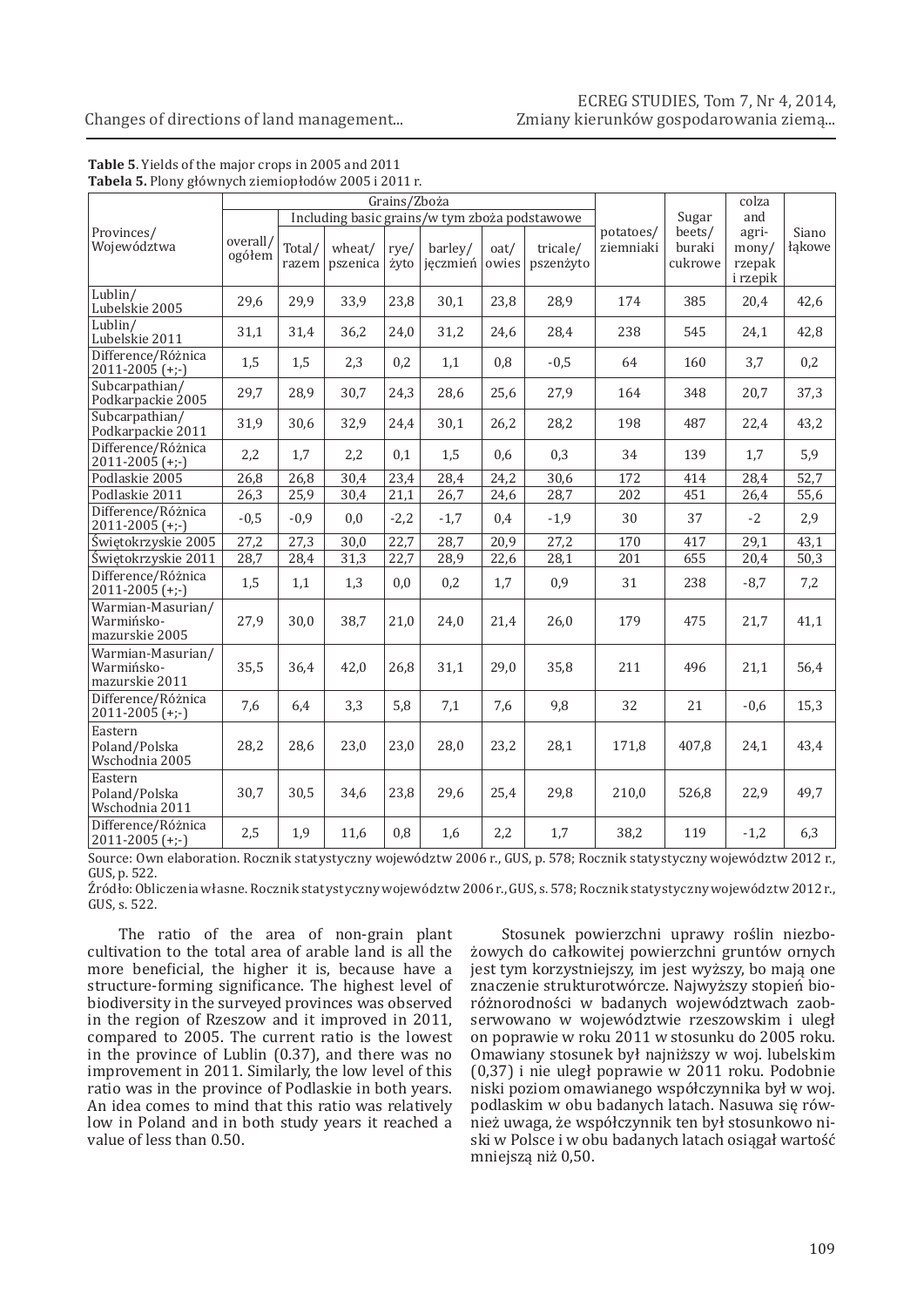|                                          | Indicator of biodiversity/Współczynnik bioróżnorodności (WB) |                   |      |               |                                |      |  |  |  |  |  |
|------------------------------------------|--------------------------------------------------------------|-------------------|------|---------------|--------------------------------|------|--|--|--|--|--|
| Province/<br>Województwo                 |                                                              | $(NZ_{r}/GR_{r})$ |      | $(NZ_p/GR_p)$ | $NZ_{r}/GR_{r}$<br>$NZ_p/GR_p$ |      |  |  |  |  |  |
|                                          | 2005                                                         | 2011              | 2005 | 2011          | 2005                           | 2011 |  |  |  |  |  |
| Lublin/Lubelskie                         | 0,37                                                         | 0,37              | 0,40 | 0,44          | 0,92                           | 0,84 |  |  |  |  |  |
| Subcarpathian/<br>Podkarpackie           | 0,56                                                         | 0,63              | 0,40 | 0,44          | 1,40                           | 1,43 |  |  |  |  |  |
| Podlaskie                                | 0,36                                                         | 0,38              | 0.40 | 0.44          | 0.90                           | 0,86 |  |  |  |  |  |
| Świętokrzyskie                           | 0,52                                                         | 0.55              | 0,40 | 0,44          | 1,30                           | 1,25 |  |  |  |  |  |
| Warmian-Masovian/<br>Warmińsko-mazurskie | 0,50                                                         | 0.49              | 0.40 | 0.44          | 1,25                           | 1,11 |  |  |  |  |  |
| Eastern Poland/<br>Polska Wschodnia      | 0,44                                                         | 0,46              | 0,40 | 0,44          | 1,11                           | 1,05 |  |  |  |  |  |

**Table 6**. The directions of changes of biodiversity\* in the regions of Eastern Poland in the years 2005-2011 **Tabela 6.** Kierunki zmian bioróżnorodności\* w regionach Polski Wschodniej w latach 2005-2011

Source: CSO data. Own calculations

Źródło: Dane liczbowe GUS. Obliczenia własne.

\*Description of features:/\*Opis cech:

 $N_Z$  – non-grain plant area in the region/powierzchnia roślin niezbożowych w regionie

 $\rm{GR}_{r}$  – area of arable land in the region/powierzchnia gruntów ornych w regionie

It should be noted that the rate of biodiversity in the studied years was more favourable in the Eastern Polish regions than the average rate in Poland. Whilst, biodiversity deteriorated and specialization intensified in the provinces of Lublin, Podlasie, Świętokrzyskie and Warmian and Masurian. Further reduction of crop biodiversity is unfavourable for the improvement of the level of humus in the soil and should be used in policy instruments for the effective protection of agricultural land and biodiversity, thus avoiding the high costs for reclamation of degraded soils and ensuring food security for the population. Furthermore, the relatively low intensity of production in case of most farms is good for environmental protection.

The system of use of land in farms is determined by the needs of the households and productive farms. An important element cementing the two entities is the need to accumulate funds. These measures actually are revealed only after the transaction between farmers and buyers-sellers has been completed. It is the buyers who determine their needs and farmers-sellers, by satisfying them, have a chance of getting a financial surplus in the market exchange. This is confirmed by the figures in Table 7.

The table shows that the main source of income for farms in the provinces included in the area of Eastern Poland was the production of livestock. According to the farmers, the processing of fodder for livestock products positively influenced the level of income on the farms.

The data also indicate that the two regions, ie. Podlasie and Warmian and Masurian decided to specialize in livestock production, and this is due mainly to their natural conditions. Specialization and concentration of land in farms meant that they have

 $NZ_{p}$  – area of non-grain plants/powierzchnia roślin niezbożowych w Polsce

 $GR_p$  – area of arable land in Poland/powierzchnia gruntów ornych w Polsce

Należy zwrócić uwagę, że współczynnik bioróżnorodności w badanych latach był korzystniejszy w regionach Polski Wschodniej niż średnio w Polsce. Przy czym pogorszyła się bioróżnorodność, a nasiliła specjalizacja wwoj. lubelskim, podlaskim, świętokrzyskim iwarmińsko-mazurskim. Dalsze ograniczanie bioróżnorodności upraw jest niekorzystne dla poprawy poziomu próchnicy w glebie i należy wykorzystać instrumenty polityki rolnej do skutecznej ochrony użytków rolnych oraz bioróżnorodności, co pozwoli uniknąć wysokich kosztów ponoszonych na rekultywacje zdegradowanych gleb i zapewni bezpieczeństwo żywnościowe ludności. Z kolei stosunkowo niska intensywność produkcji w większości gospodarstw rolnych jest korzystna dla ochrony środowiska przyrodniczego.

System użytkowania ziemi w gospodarstwach rolnych determinowany jest przez potrzeby gospodarstwa domowego i produkcyjnego. Istotnym elementem spajającym oba te podmioty jest potrzeba akumulacji środków finansowych. Środki te de facto ujawniają się dopiero po dokonaniu transakcji między rolnikami-sprzedawcami a nabywcami. To nabywcy określają swoje potrzeby a rolnicy-sprzedawcy zaspokajając je mają szansę na uzyskanie nadwyżki finansowej w procesie wymiany rynkowej. Potwierdzają to dane liczbowe zestawione w tabeli 7.

Z tabeli wynika, że głównym źródłem dochodów gospodarstw rolnych w województwach zaliczonych do Polski Wschodniej była produkcja zwierzęca. Zdaniem rolników przetwórstwo pasz na produkty zwierzęce dodatnio wpływało na poziom dochodów w gospodarstwach.

Dane wskazują również, że dwa regiony tj. podlaski i warmińsko-mazurski postanowiły specjalizować się w produkcji zwierzęcej, a wynika to głównie z ich przyrodniczych uwarunkowań. Specjalizacja i kon-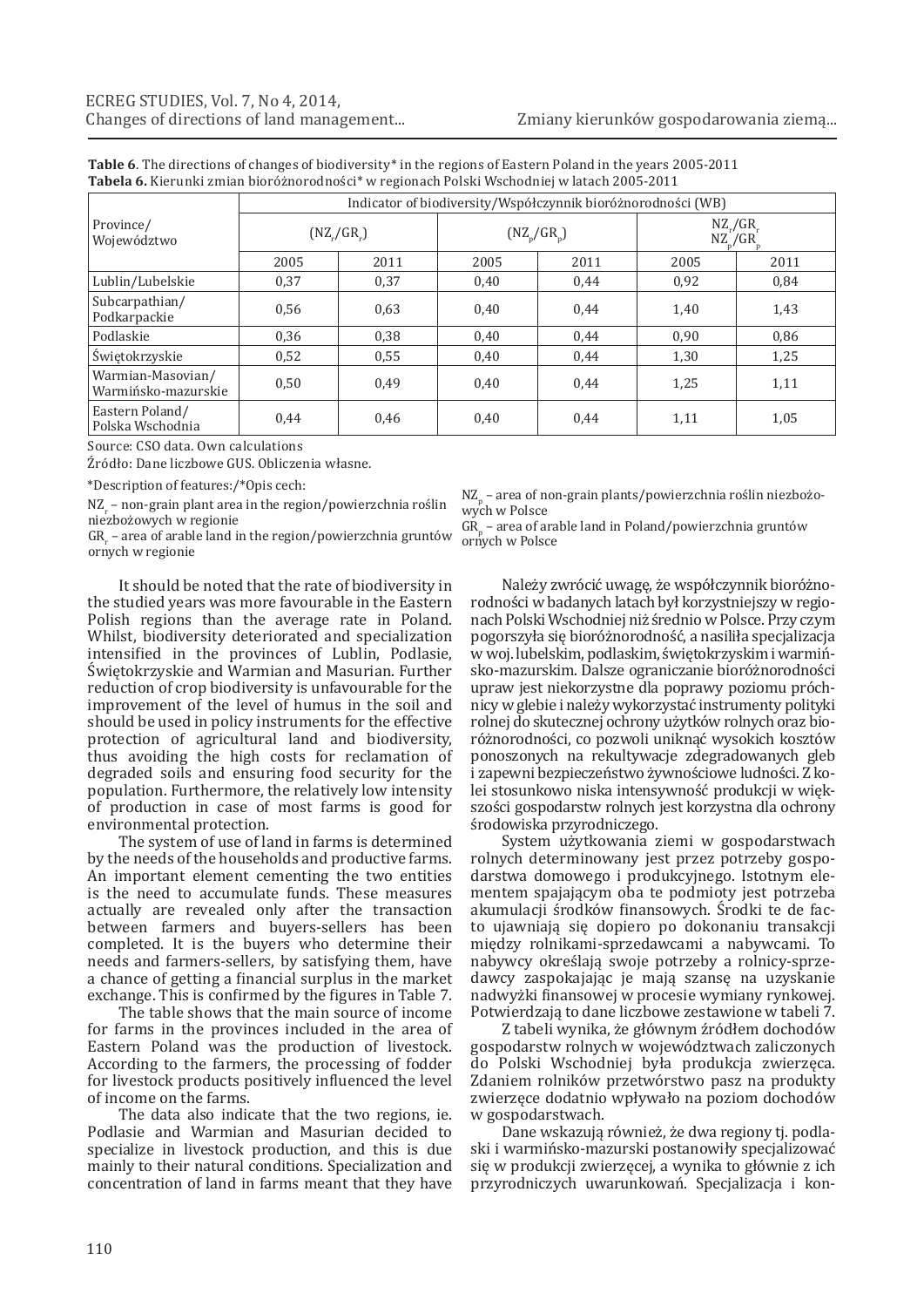|                      | Wartość skupu produktów rolnych w zł/ha |      |                                                             |                |                  |      |  |  |  |  |
|----------------------|-----------------------------------------|------|-------------------------------------------------------------|----------------|------------------|------|--|--|--|--|
| Provices/Województwa |                                         |      | Plant and animal production/produkcja roślinna i zwierzęca: |                |                  |      |  |  |  |  |
|                      | total/ogółem                            |      |                                                             | plant/roślinna | animal/zwierzęca |      |  |  |  |  |
|                      | 2005                                    | 2011 | 2005                                                        | 2011           | 2005             | 2011 |  |  |  |  |
| Lubelskie            | 1556                                    | 2676 | 662                                                         | 1427           | 894              | 1249 |  |  |  |  |
| Podkarpackie         | 820                                     | 1018 | 204                                                         | 377            | 616              | 641  |  |  |  |  |
| Podlaskie            | 2267                                    | 3294 | 139                                                         | 189            | 2128             | 3105 |  |  |  |  |
| Świętokrzyskie       | 1221                                    | 1923 | 385                                                         | 648            | 836              | 1275 |  |  |  |  |
| Warmińsko-mazurskie  | 1969                                    | 3380 | 380                                                         | 787            | 1589             | 2593 |  |  |  |  |
| Polska Wschodnia     | 1567                                    | 2458 | 354                                                         | 686            | 1213             | 1773 |  |  |  |  |

**Table 7.** The value of purchase of agricultural products in the years 2005 and 2011 in the regions of Eastern Poland **Tabela 7.** Wartość skupu produktów rolnych w latach 2005 i 2011 w województwach Polski Wschodniej

Source: GUS, Rocznik statystyczny województw 2006, p. 593 oraz Rocznik statystyczny województw 2012 r., p. 542 Źródło: GUS, Rocznik statystyczny województw 2006, s. 593 oraz Rocznik statystyczny województw 2012 r., s. 542.

reached the highest level of the purchase of plant and animal products per 1 ha UR. In 2011, it amounted in the province of Warmian and Masurian to 3,380 PLN per hectare of arable land, while in Podlaskie it was 3294 PLN, which accounted for a higher value than the average for Poland and Eastern Europe. The lowest level of the purchase of plant and animal products occurred in the province of Subcarpathian (1018 PLN/ ha in 2011.) and Świętokrzyskie (1923 PLN/ ha).

From an ecological point of view, a balanced crop and livestock production is good for the environment. Taking into account the criterion of the degree of sustainability of production of plant and animal industry was the highest in the province of Lublin, which contributes to improving the quality of the environment and keeping it in good condition for future generations.

# **Conclusions**

- 1. In the analysed period the competition between the production and consumption based land use in the studied regions intensified. Loss of agricultural land in Eastern Poland in 2005-2012 amounted to 112,653 ha, which significantly reduces their production potential and is conducive to growing scarcity of this factor. This also confirms the decrease of arable land in Eastern Poland by 105,987 ha, while in Poland it amounted to a total of 183,864 hectares. In relation to the loss of arable land in Poland in the five surveyed regions, it amounted to 57.6 percentage points.
- 2. The primary criterion for assessing the acceptable level of substitution of factors of production of natural and agricultural origin by industrial means of production should be to prevent the growth of threshold toxicity within the natural environment.
- 3. It is in the interest of social and bio-products' manufacturers to stimulate a more balanced relationship between the departments of plant and animal productions. Increasing the share

centracja ziemi w gospodarstwach spowodowały, że osiągnęły one najwyższy poziom skupu produktów roślinnych i zwierzęcych z 1 ha UR. W 2011 roku jego wartość wyniosła w woj. warmińsko-mazurskim 3380 zł z ha UR a w podlaskim 3294 złotych, co stanowiło wyższą wartość od przeciętnej dla Polski Wschodniej. Najniższy poziom skupu produktów roślinnych i zwierzęcych wystąpił w woj. podkarpackim (1018 zł/ha UR w 2011 r.) oraz świętokrzyskim (1923 zł/ha UR).

Z ekologicznego punktu widzenia korzystne dla środowiska jest zrównoważenie produkcji roślinnej i zwierzęcej. Przy uwzględnieniu tego kryterium stopień zrównoważenia produkcji działu roślinnego i zwierzęcego był najwyższy w woj. lubelskim, co sprzyja poprawie jakości środowiska przyrodniczego i utrzymywaniu go w dobrym stanie dla następnych pokoleń.

# **Wnioski**

- 1. W analizowanym okresie nasiliła się konkurencja między produkcyjnym a konsumpcyjnym wykorzystaniem ziemi w badanych regionach. Ubytek użytków rolnych w Polsce Wschodniej w latach 2005-2012 wynosił 112653 ha, co istotnie zmniejsza ich potencjał produkcyjny oraz sprzyja narastaniu rzadkości tego czynnika. Potwierdza to również ubytek gruntów ornych w Polsce Wschodniej o 105987 ha, podczas gdy w Polsce ogółem wynosił on 183864 ha. W stosunku do ubytków gruntów ornych w Polsce w badanych pięciu regionach wyniósł on 57,6 punktów procentowych.
- 2. Nadrzędnym kryterium oceny dopuszczalnego poziomu substytucji czynników produkcji pochodzenia naturalnego i rolniczego przez przemysłowe środki produkcji powinien być próg ekologiczny zapobiegający wzrostowi toksyczności środowiska przyrodniczego.
- 3. W interesie społecznym i producentów bioproduktów jest stymulowanie bardziej zrównoważonej relacji między działem produkcji roślinnej i zwierzęcej. Zwiększenie udziału bioproduktów